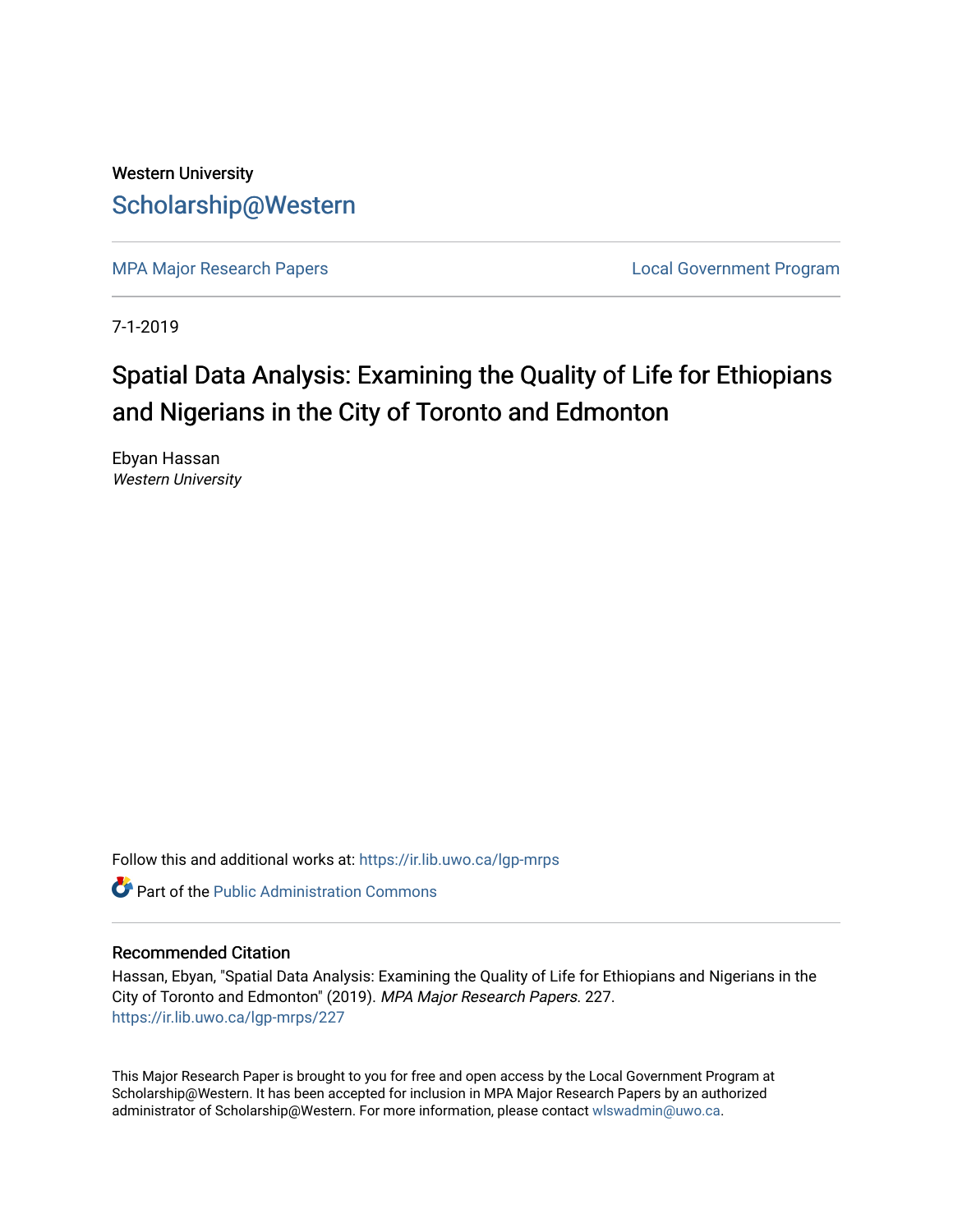Spatial Data Analysis: Examining the Quality of Life for Ethiopians and Nigerians in the

City of Toronto and Edmonton

Subject Keywords: Quality of Life, Spatial Distribution, Clusters, Local Government, Immigration, Primary Settlement Areas

Geographical keywords: Toronto and Edmonton

MPA Research Report

Submitted to

 The Local Government Program Department of Political Science The University of Western Ontario

> Ebyan Hassan July 2019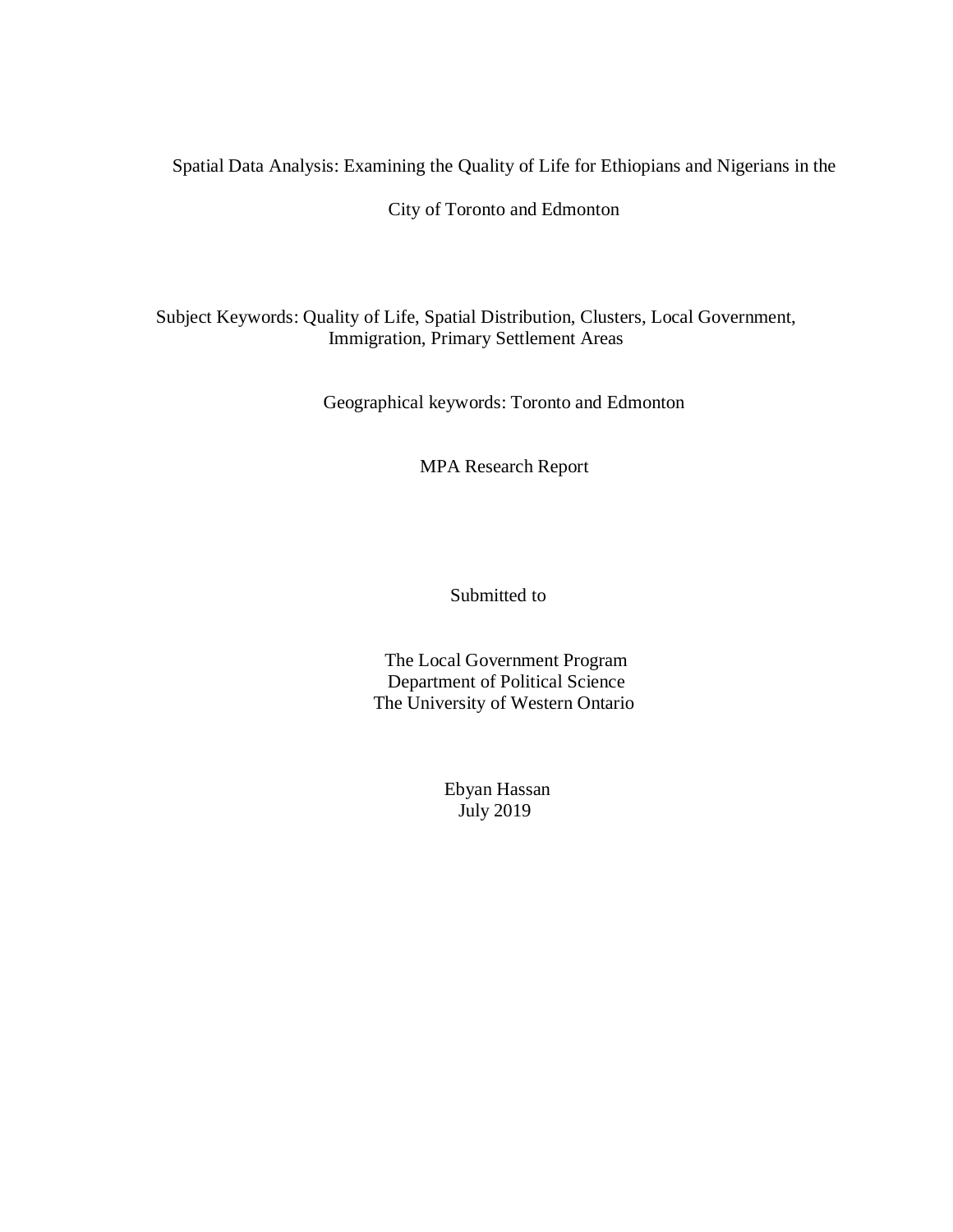## <span id="page-2-0"></span>**ABSTRACT**

Canadian cities have experienced an increase of immigrants, more notably, from Nigeria and Ethiopia. Both groups have settled in Canadian cities to improve their overall Quality of Life (QOL). Areas such as education, employment, safety, and housing conditions were top priorities in choosing a new location to live. Studies, however, show a large proportion of immigrants from Nigeria and Ethiopia have settled in regions that contradict their desires and actually obtain a 'high' standard of quality of life. The research findings show both groups have settled in areas with high unemployment rates; highly educated populates with lower-paying jobs; and lower incomes in comparison the host city. The spatial distribution of recent immigrants is paramount to understanding how well those groups will assimilate. Local governments can use this data to create spatial distributive policies that are hospitable or antagonistic to specific groups. Many studies focus on investigating social integration at the provincial level; however, the experience of integration is intrinsically a local one. Thus, local governments have the opportunity to increase the overall quality of life for immigrants by using the structural, spatial divisions used in this study. The purpose of this study is to examine the QOL of Nigerians and Ethiopians in two Canadian cities: Edmonton and Toronto. This study has two separate, but related empirical components: (1) the first examines the spatial distribution of both groups, and the (2) second examines the overall quality of life in the primary settlement areas.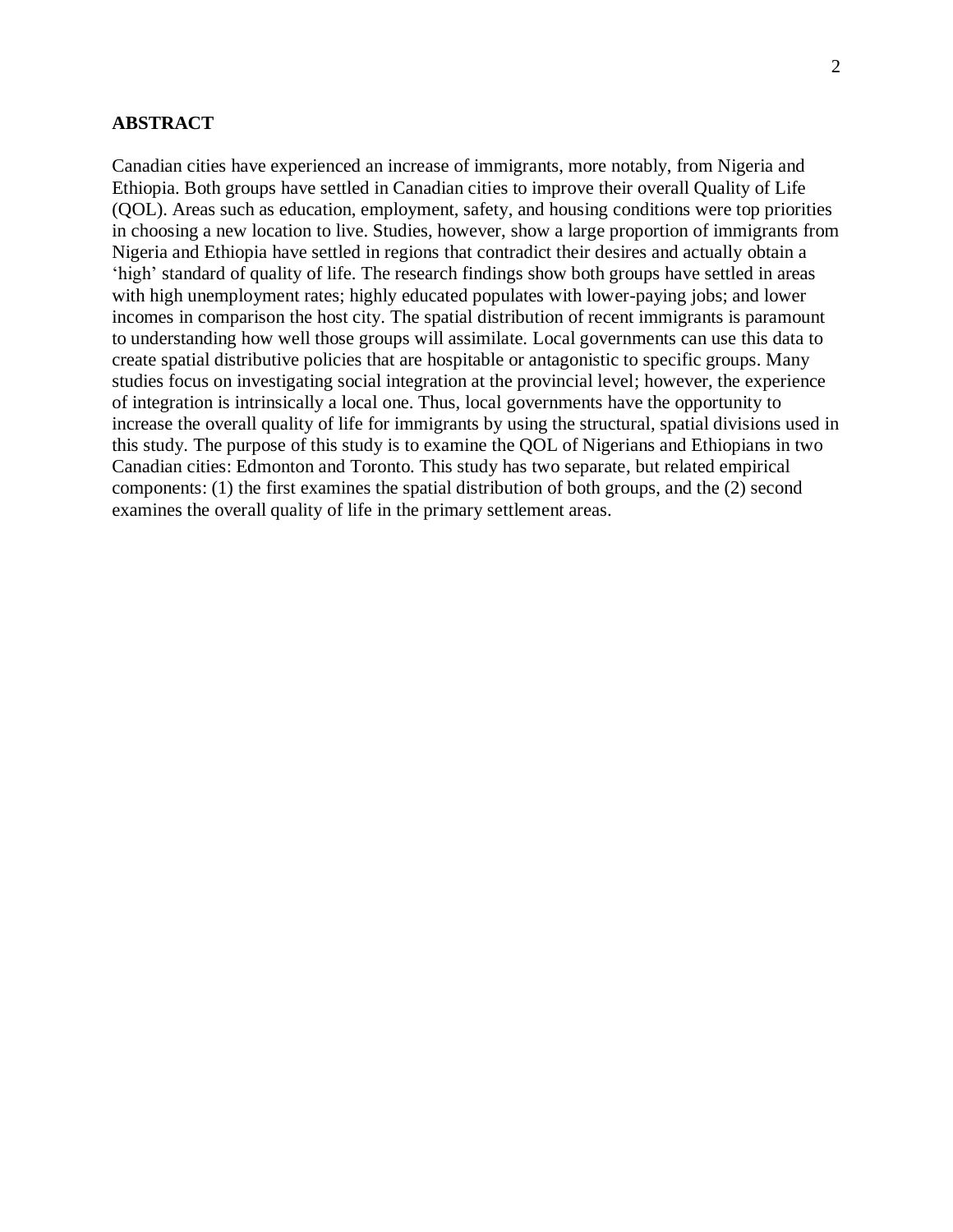## Table of Contents

| <b>ABSTRACT</b>                                                                                                                                   | $\mathbf{2}$        |
|---------------------------------------------------------------------------------------------------------------------------------------------------|---------------------|
| <b>INTRODUCTION</b>                                                                                                                               | 4                   |
| <b>THEORETICAL FRAMEWORK</b>                                                                                                                      | 5                   |
| <b>OUALITY OF LIFE DEFINED</b><br><b>SUBJECTIVE QOL INDICATORS</b><br><b>OBJECTIVE QOL INDICATORS</b><br><b>SUMMARY OF THEORETICAL LITERATURE</b> | 9<br>10<br>11<br>12 |
| <b>METHODOLOGY</b>                                                                                                                                | 13                  |
| <b>PART I: THE SPATIAL DISTRIBUTION OF RECENT IMMIGRANTS</b>                                                                                      | 16                  |
| PART II: QUALITY OF LIFE IN THE PRIMARY SETTLEMENT AREAS                                                                                          | 19                  |
| THE CITY OF EDMONTON: QUALITY OF LIFE<br>THE CITY OF TORONTO: QUALITY OF LIFE                                                                     | 22<br>27            |
| <b>DISCUSSION</b>                                                                                                                                 | 33                  |
| <b>RESEARCH LIMITATIONS AND PROPOSED FURTHER RESEARCH</b>                                                                                         | 36                  |
| <b>CONCLUSION</b>                                                                                                                                 | 37                  |
| <b>REFERENCES</b>                                                                                                                                 | 38                  |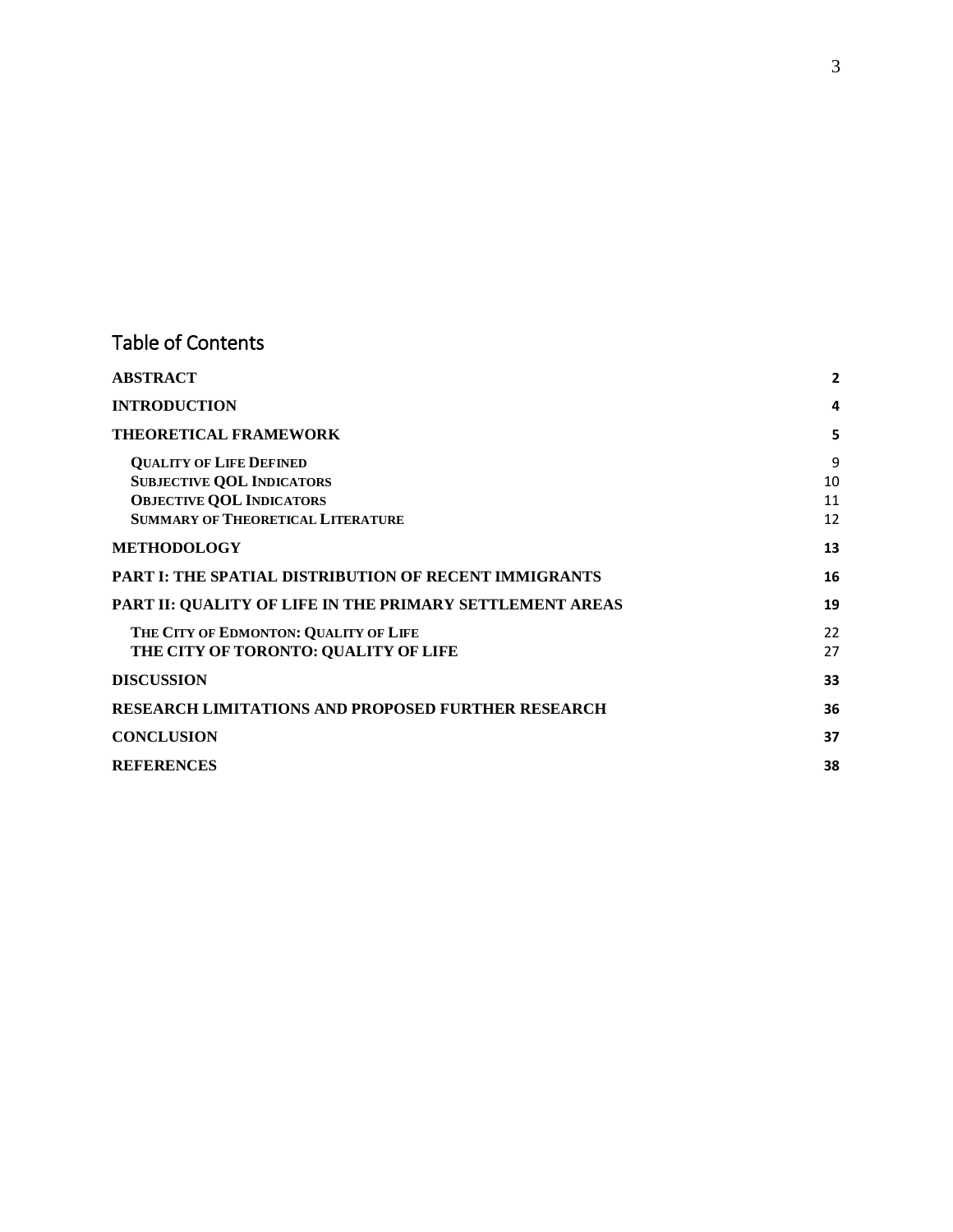#### <span id="page-4-0"></span>**INTRODUCTION**

Quality of life (QOL) is an important theoretical framework that captures the well-being of individuals and collective groups. It requires that people's basic social needs are met and that they have the ability and freedom to enjoy and flourish as citizens in their community (Phillips, 2006). In the book "*A Theory of Human Motivation,"* Maslow discusses how critical those basic needs are for individuals to reach their full potential and participate as active citizens in society. Some of the basic social needs include education, health, housing, and access to food. Since 2011, Ethiopian and Nigerian immigrants have moved from their home countries and settled in Canadian cities. Both groups have settled in major metropolitan areas in attempts to improve their overall QOL. Some of the push-factors (reasons to leave their home country) were: job scarcity, inadequate housing, political rights, and lack of employment opportunities.

In general, the tale of immigration has been predominately an influx of immigrant groups into large urban areas. Cities like Toronto and Edmonton have been increasingly attractive and the primary destination for both newcomers and immigrants across the world. Specifically, these cities have become more attractive for technological advancements, their tolerance and acceptance in one's sexual, spiritual behavior, and, most notably, for the country's vast social amenities. The pull-factors for immigrants to Canadian cities have been perceived as a 'highquality of life'. Despite this, immigrants have faced difficulties integrating into the city's social, economic, and cultural landscape (City of Toronto, 2017). According to the City of Toronto (2017), immigrants have found challenges: finding skill-appropriate employment, maintaining good health, secure affordable child-care; finding safe and quality housing; obtaining language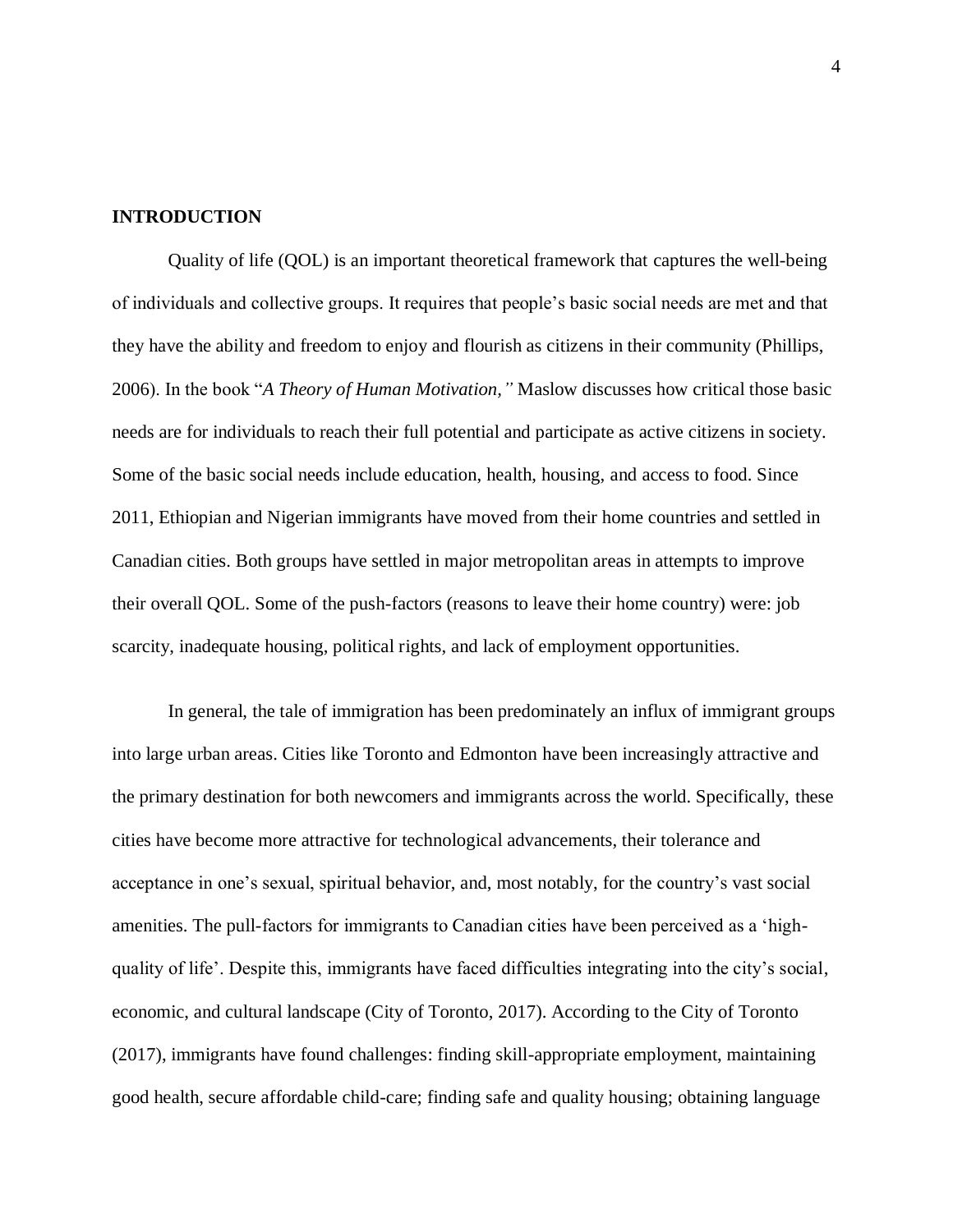and education training, and participating in recreational activities. Examining the spatial distribution of recent immigrants is paramount to understanding how well those groups will assimilate.

As we know, immigrants typically cluster in areas where they are in close proximity to the same ethnic origins. A high presence of community services and programs to assist newcomers are also sought after. An example being language training and how it has become a necessity. Among the recent immigrants, have been Nigerian and Ethiopian descent. Similar to many other immigrant groups, they have settled in have clustered in the same geographical area. The spatial distribution of recent immigrants helps us understand the experiences of both groups in CMA. Also, analyzing the spatial distribution, this paper seeks to assess the overall quality of life in the primary settlement areas. In general, the regions of settlement are places that have the ability to enable residents to meet their basic needs. Little attention has been given to the ways in which space are contributing factors to the QOL for recent immigrants in Canadian cities.

The purpose of this paper is to examine the quality of life in the primary settlement areas for Nigerians and Ethiopians. By examining the spatial distribution of two ethnic groups in the City of Toronto and the City of Edmonton, this paper seeks to answer two questions: (1) what are the primary settlement areas for Ethiopians and Nigerians? (2) What is the quality of life in the neighborhoods they have settled in?

## <span id="page-5-0"></span>**THEORETICAL FRAMEWORK**

Quality of Life (QOL) is a concept used to measure individual and collective wellbeing. The QOL framework was established using Abraham Maslow's framework for human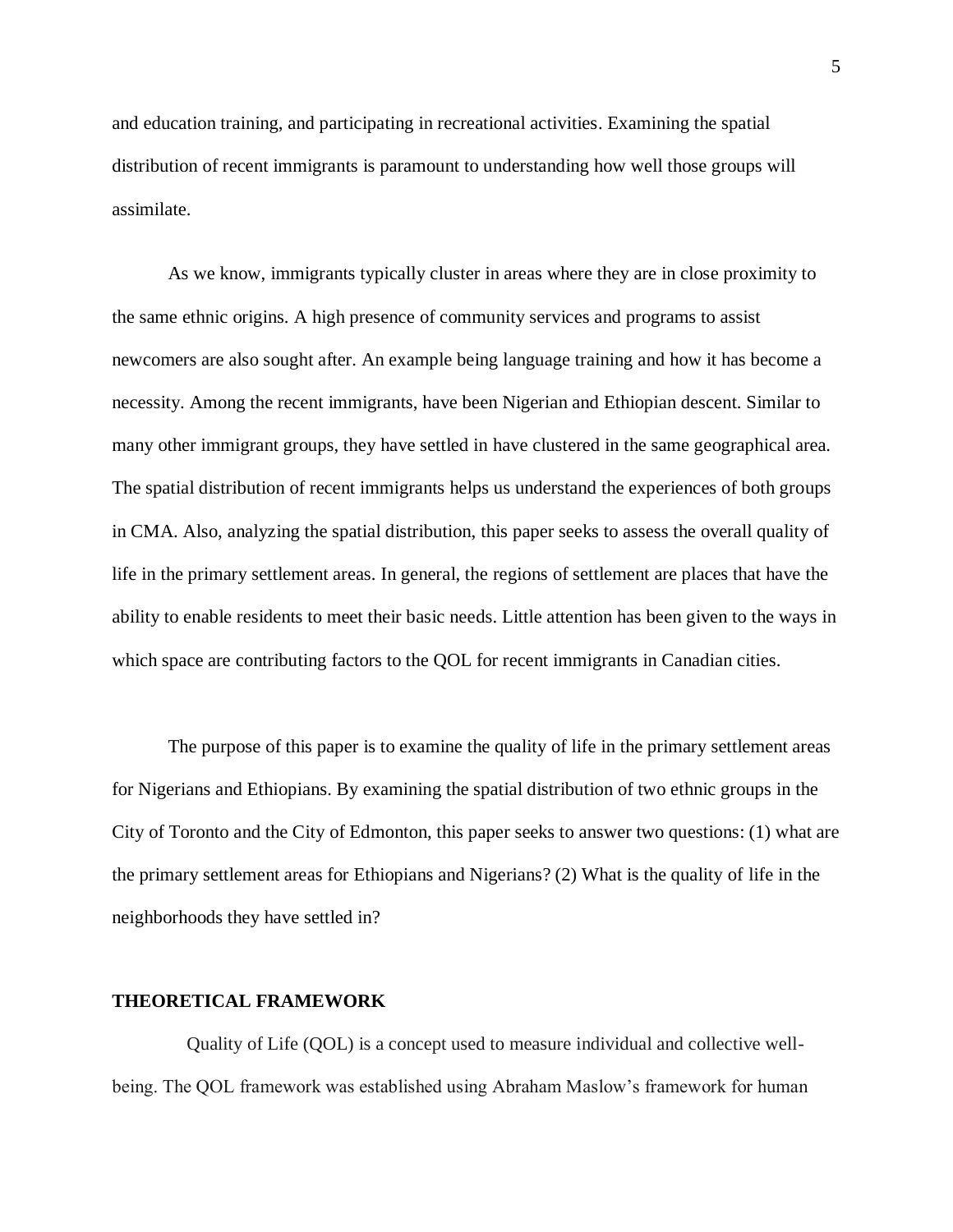development. In his paper called "A Theory of Human Motivation," he proposed the hierarchy of needs framework. This framework discusses five elementary needs that people are motivated to complete to achieve individual potential. These five needs are physiological, safety, love/belonging, esteem, and self-actualization, and is illustrated as a pyramid (see Figure 1). Maslow argues (1962) in order to reach the highest point of growth (self-actualization) individuals must complete the lower-level needs (Maslow, 1962). The two most basic needs are physiological, and safety needs. The Physiological needs are nutrition, breathing, shelter and clothing, these are qualities essential to survival. The second primary need centers around our desire to control and order our lives. These qualities are financial security, health and wellness, and safety from injury. The third need is love/belonging, which pertains to our desire to form intimate relationships. The fourth need is esteem, which is divided into two parts by Maslow. The first part is earning esteem for oneself through mastery and achievement (Maslow, 1962). Whereas the second part concerns our desire for respect and stature from others. The last stage of personal growth in Maslow's model is self-actualization, where the individual reaches their full potential (Maslow, 1962). Maslow's model for human development were based on the fulfilments of needs in order to live a happy and successful life. The hierarchy of needs framework provided a point of reference for measuring and predicting QOL development (Hagerty, 2011).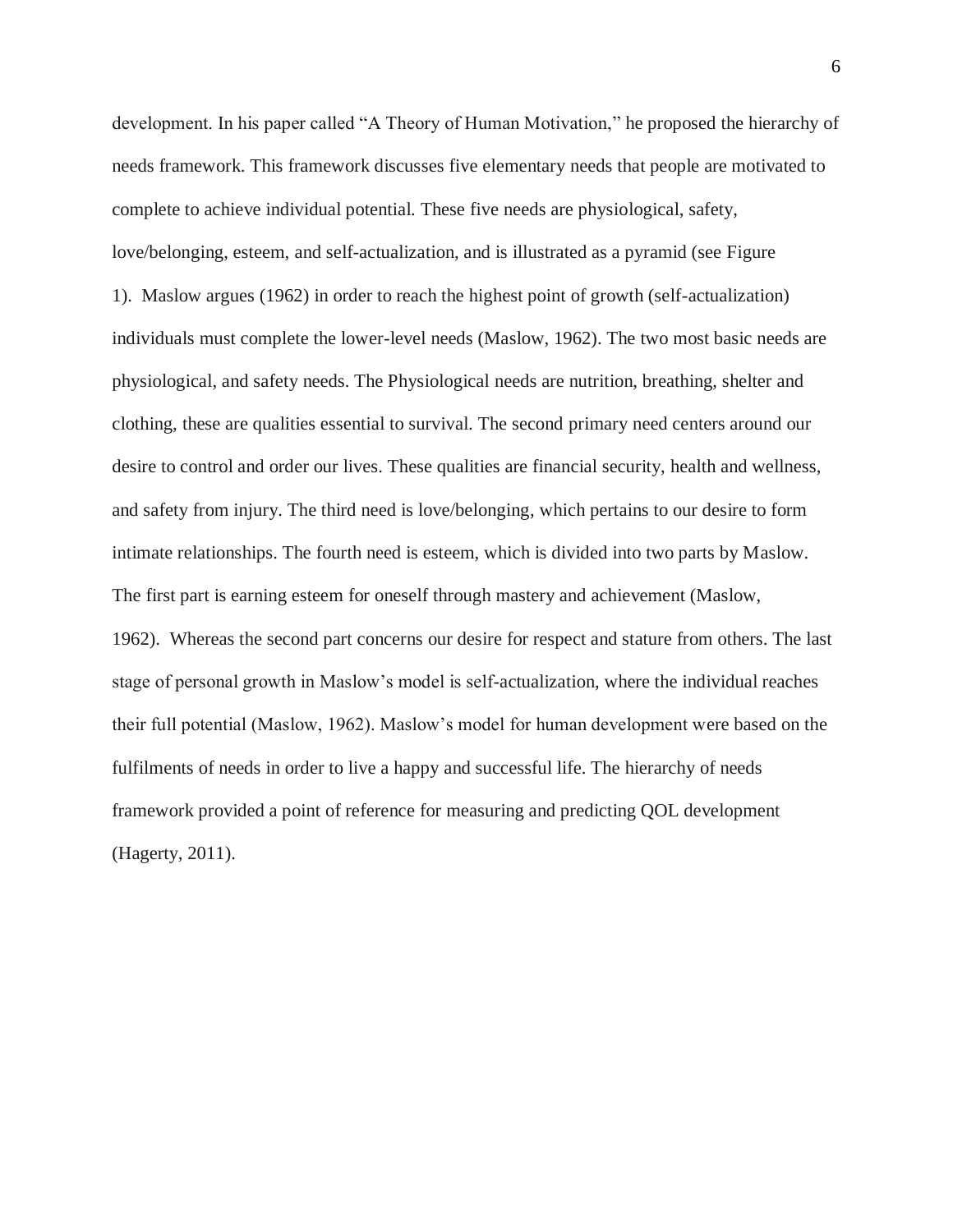

*Figure 1: The Hierarchy of Needs (Maslow, 1962)*

Maslow's needs-based measure provided an essential framework for the study of quality of life; however researchers struggled to develop a unified definition. The QOL encompasses a range of qualitative measurements that include: education, life satisfaction, safety, income, employment, and so on. It consists of both objective and subjective measures of individual wellbeing. This overarching term incorporates various life domains, thus developing a meaningful understanding has become increasingly challenging in literature today (David Phillips, 2006). In recent years, researchers have recognized the wide-breadth of ideological and differing disciplinary approaches to study of QOL (Baldwin, Godfrey, and Proper, 2002). More specifically, they have identified the different academic disciplines, each with differing traditions (Phillips, 2015). As a result, the range of ideological and disciplinary approaches has encouraged a more balanced and integrated approach (Nussbaum & Sen, 2010). Previously, QOL has been measured and defined in terms of objective well-being. Economist has used Gross Domestic Product (GDP) and various market-driven indicators to quantify and determine QOL. In recent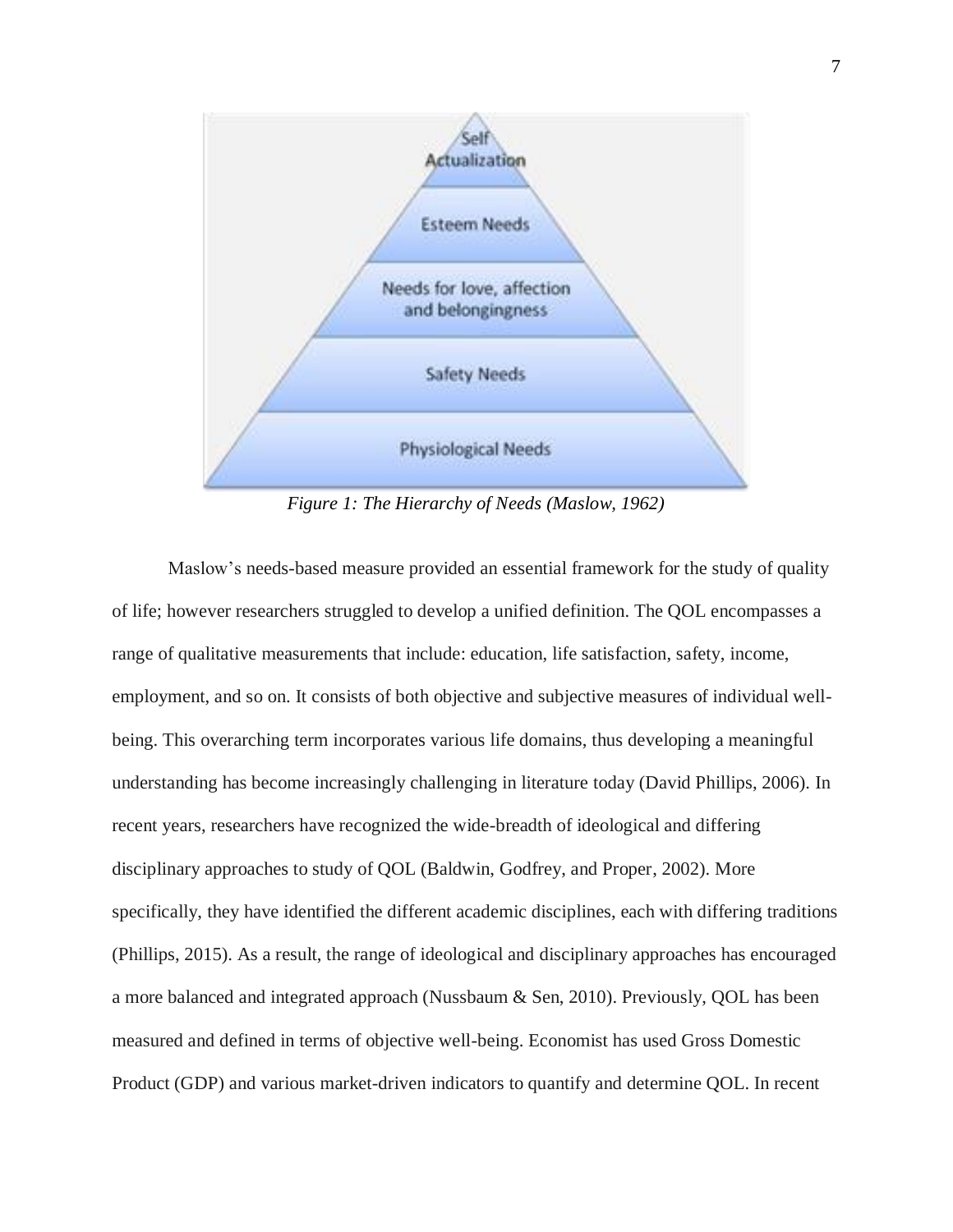years, social scientists and political scientists have moved away from the arbitrary indicators of QOL. Instead, social scientists have measured QOL in terms of individual well-being and healthrelated quality of life, human needs, poverty and exclusion, social solidarity, altruism, and trust with the community (Nussbaum & Sen, 2010).

The varying ideological and disciplinary approaches have led to many debates on how to measure the QOL and if current objective/subjective variables are reliable measures. Additionally, QOL can measure many different life domains; thus it is challenging to incorporate all the various components into one model. In particular, subjective components of QOL are harder to measure as they rely on implicit criteria. Researchers who focus on subjective social indicators are often faced with weak correlational data that cannot substantiate their arguments. Nevertheless, these indicators are still useful as they can provide complementary information not captured by objective measures (Noll, 2014). In recent years, many of these models have incorporated objective and subjective indicators, a broad range of life domains, and individual values to reflect the situations of individuals or groups (Felce & Perry, 1995). Some of these conceptual models have measured the quality of life as a combination of life conditions and satisfaction of life (Figure 2). While many scholars have attempted to separate the two phenomena's (Felce & Perry, 1995). For example, Landesman argues for the incorporation of objective measures in QOL research, and he also proposes variables such as physical health, personal circumstances (wealth and living conditions, etc.), social relationships, functional activities and pursuits, and wider societal, and economic influences (Felce & Perry, 1995). Whereas, the satisfaction of life can be interpreted by life conditions and personal satisfaction, which may be objective. On the other hand, Borthwick-Duffy presents a three-fold perspective: quality of life defined as the quality of one's life conditions; quality of life defined as one's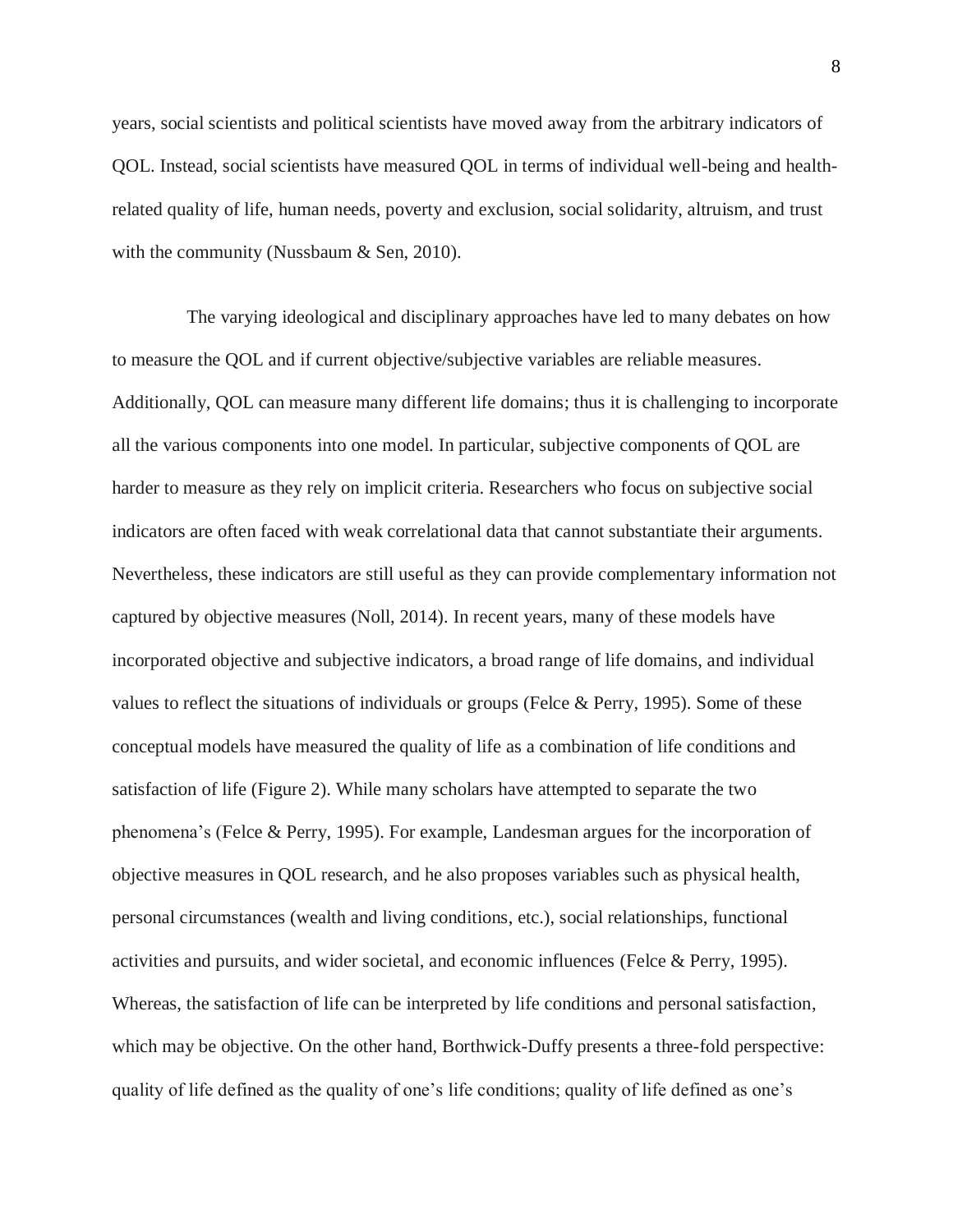satisfaction with life conditions; and quality of life defined as a combination of both living conditions and satisfaction (Felce & Perry, 1995)

| Frequently used objective social | Frequently used subjective social    | <b>Behavioral</b> indicators                            |
|----------------------------------|--------------------------------------|---------------------------------------------------------|
| indicators                       | indicators                           | (OOUL)                                                  |
| Life expectancy                  | Sense of community                   | Public transit use                                      |
| Crime rate                       | Material possessions                 | Participation in sports                                 |
| Unemployment rate                | Sense of safety                      | Amount of walking & bicycling                           |
| <b>Gross Domestic Product</b>    | Happiness                            | Visited to cultural amenities & events                  |
| Poverty rate                     | Satisfaction with 'life as a whole'  | Visits to parks                                         |
| School attendance                | Relationship with family             | Visits to cultural amenities & events                   |
| Working hours per week           | Job satisfaction                     | Visits to parks                                         |
| Perinatal mortality rate         | Sex life                             | Visits to health clinics/doctors                        |
| Suicide rate                     | Perception of distributional justice | Amount of neighboring                                   |
|                                  | Class identification                 | .Participation in voluntary organizations               |
|                                  | Hobbies and club membership          | Participation in local decision-making<br>organizations |
|                                  |                                      | Residential mobility                                    |

Sources: Rapley, M. (2003, p. 11); Marans and Stimson (2011, p. 3) *Figure 2: Quality of Life Measures (Rapley, 2003)*

## <span id="page-9-0"></span>**Quality of Life Defined**

Quality of life is an increasingly complex area of study. As mentioned, it encompasses a

wide range of definitions, varying ideological perspectives, and different measurements. For this

paper, we use David Phillips definition of QOL. In the book "*Quality of Life: Concept, Policy,* 

*and Practice*," Phillips defines QOL as (2006):

"Quality of life is both an individual and a collective attribute. At the individual level it includes objective and subjective elements. People's objective quality of life requires their basic social needs are met, and they have the material resources necessary to fulfill the social requirements of citizenship. Their subjective quality of life depends on them having the autonomy to make effective choices to (1) 'enjoy' – enhance their subjective well-being, including hedonism, satisfaction, purpose in life, and personal growth; (2) 'flourish in the eudemonic, other-regarding, Aristotelian sense of fulfilling informed as well as actual desires; and (3) participate in the full range of social actives of citizenship. People's collectively focused quality of life requires global environmental sustainability, both physical and social, and the following social resources within the communities and societies in which they live in: civic integration, synergy and integrity; extensive weak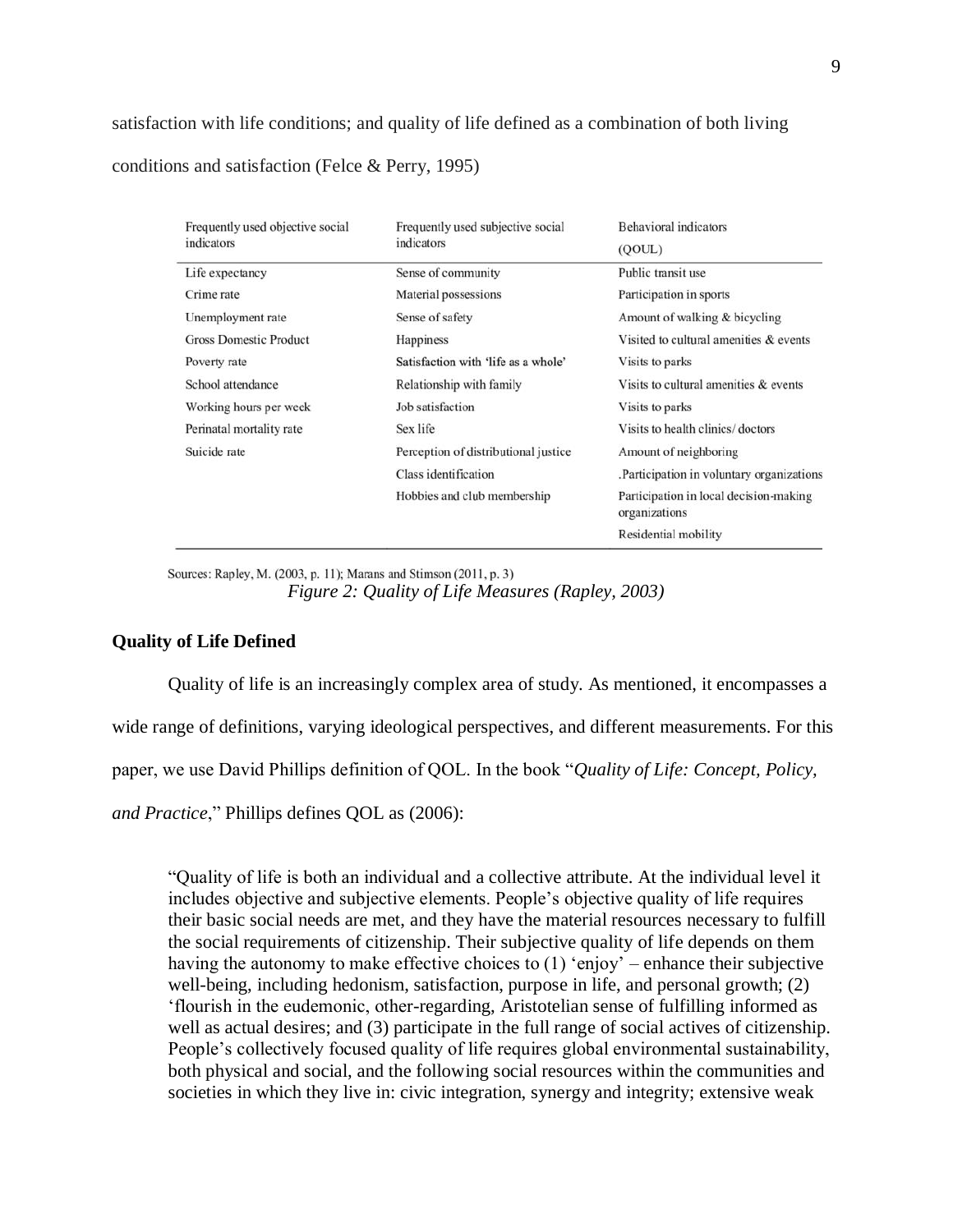network links and bridging ties at all levels of society; wide-ranging integrative norms and values including trust, reciprocity and other regarding behavior, and societal norms and values relating at least to fairness and equity and possibly some degree of social justice and egalitarianism" (p, 242).

David Phillips (2006) provides a systematic way of measuring the quality of life for the study of social policy. Using Berger-Schmitt (2000, passim) theoretical framework of *social cohesion,* he provides a definition that allows academic scholars to consider the wide range of components of QOL (Phillips, 2006). Furthermore, he incorporates a social quality framework that emphasizes the importance of social inclusion, social cohesion, and empowerment. Previously, much of QOL literature has focused mainly on people's objective quality of life. Instead, Phillips incorporates a new of breadth of social science and disciplinary approach to QOL. The following definition consists of two key components: individual-level (subjective & objective) and collective quality of life. Both components are essential to developing a holistic approach to the study of QOL.

## <span id="page-10-0"></span>**Subjective QOL Indicators**

At the subjective level quality of life (SQOL) requires the ability for individuals to choose what is important to them (Phillips, 2006). David Phillips argues (2006): quality of life should place an emphasis on personal autonomy. Furthermore, Phillips states (2006): "*in an ideal world the quality of life of all people would be enhanced by them freely choosing to devote a significant proportion of their energies to 'flourishing' – and one of the major pieces of unfinished quality of life business is to find the best way to maximize this – but respect for the freedom of choice has to come first"* (Philips, 243). Although SQOL takes into account of an individual's judgement, measuring this has become increasingly challenging. The SQOL can have low validity, reliability, and weak correlations (Noll, 2014). This can make drawing conclusions difficult, as they are met with skepticism. However, subjective social indicators are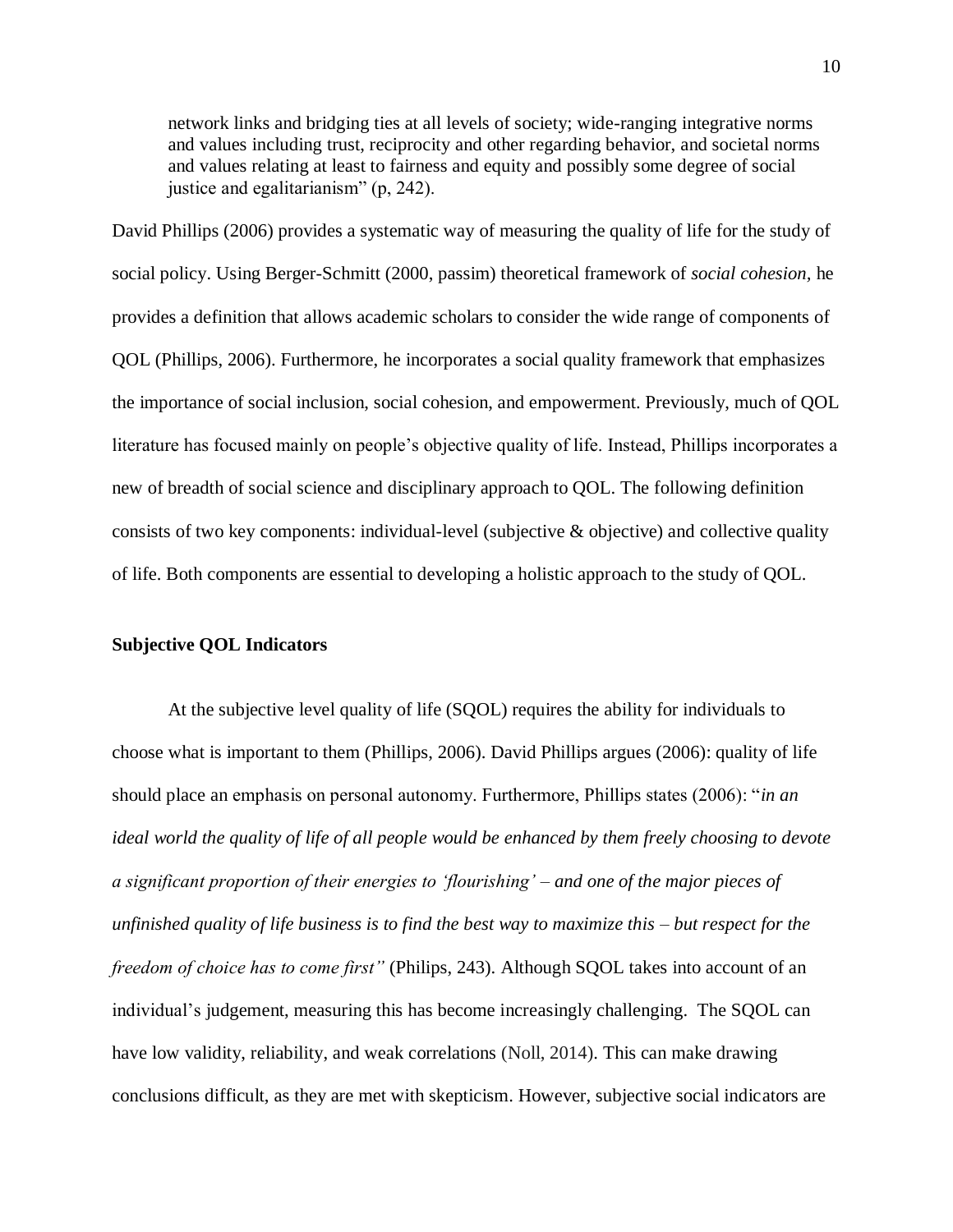still vital as they provide important information such as the specific needs, value orientation, and emotional states of the individual that the objective measure fails to capture (Noll, 2014).

Despite this, Statistics Canada (2014) conducted research on QOL by using subjective social indicators. The purpose of the study was to determine and measure the characteristics that contribute to a nations/society's livability and which affect happiness at the aggregate level (Statistics Canada, 2014). This study deduced that immigrant's usual migrate to improve the overall quality of life. Hence, it is important to collect self-reports of satisfaction in order to get a more precise depiction of the QOL. Consequently, this study was also able to provide information on what objective QOL measures are important to recent immigrants, for example: prospects of job mobility; reconciliation of work and family (work/life balance); openness and supportive institutions; public space; personal relationships (provisions of services supporting physical and social independence – support for social interaction) (David Phillips, 2006).

### <span id="page-11-0"></span>**Objective QOL Indicators**

David Phillip's definition is increasingly relevant to the study of QOL. It privileges objective and subjective individual quality of life (Phillips, 2016). More importantly, David Phillips definition builds on Maslow's hierarchy of needs at the collective level. As Maslow mentions (1943), he proposed a hierarchy of needs framework, which includes core attributes to help individuals achieve their full potential. He argues (David Phillips, 2006): "*collective societal resources are also integral to the definition of quality of life"* (David Philips, 2016). At the collective level, objective quality of life indicators include financial resources; housing and environment; health and care; work (employment security and work conditions); education and security of education and quality of education (David Phillips, 2006). The following domains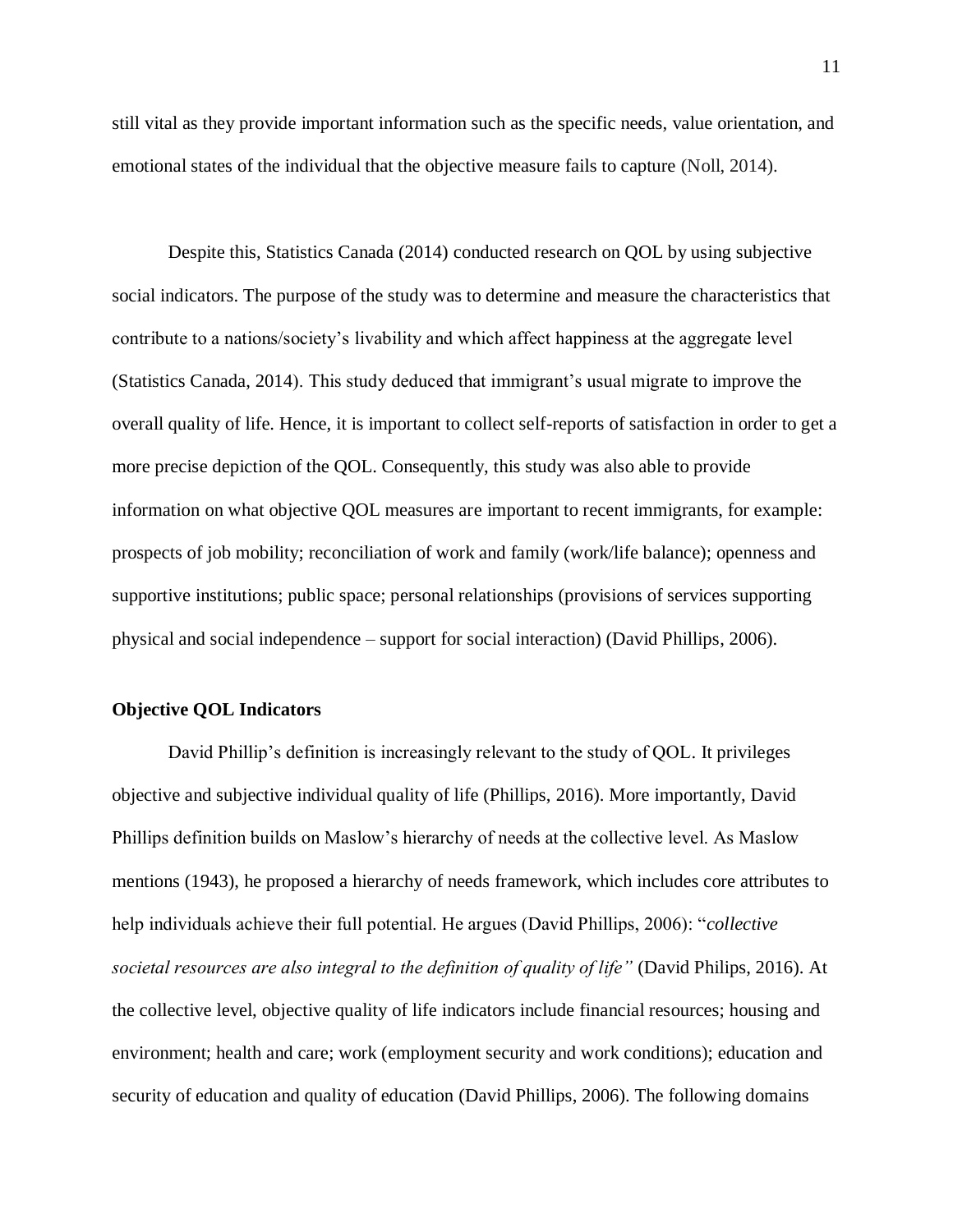and sub-domains have become central to the development of social policy in local government. Principally, local governments have focused on these domains to enable citizens and residents to achieve their full potential. More importantly, as Phillips mentions, the objective quality of life indicators is linked to social quality. As indicated by Phillips (2006): the objective measures enable citizens to participate under conditions that enhance their well-being and individual potential (Phillips, 2006). The objective quality of life indicators allows local governments to make effective decisions in social policy to increase own satisfaction.

#### <span id="page-12-0"></span>**Summary of Theoretical Literature**

The quality of life theory has many implications for governance as it is it can be used as a tool to measure social progress. Societal institution's like local governments are designed to serve human needs. At the local level, governments are responsible for the delivery of a wide variety of services. Some of these services include operations such as waterworks water-sewage, roads, and transit. Traditionally, local governments have focused more upon physical infrastructure and the 'nuts and bolts' of city operations (Torjman & Leviten Reid, 2003). However, in recent years, municipal governments have expanded well beyond their traditional role – primarily in response to the evolving economic, social, and political context that has created new pressures and new opportunities (Caledon Institute of Social Policy, 2003). According to Sherri Trojan and Eric Leviten-Reid (2003), local governments have taken on a more 'social role.' To varying degrees – local authorities have become more responsible for a range of services and programs such as social assistance, public health, employment, and art recreation (City of London 2006). At the local level, municipal governments should have high levels of social, economic, and environmental development (Carcaba et al., 2017).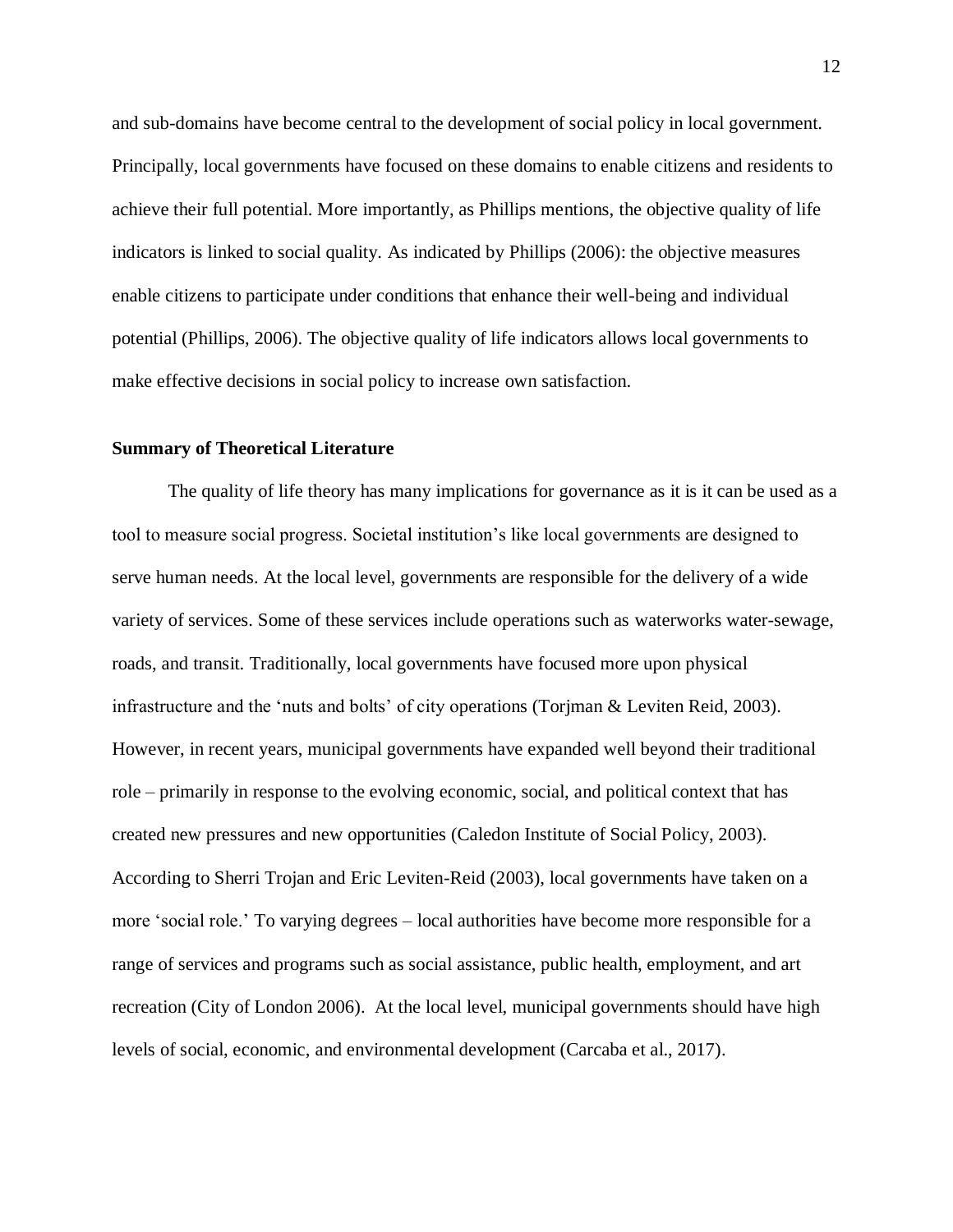It has been proposed that developed countries tend to focus on satisfying higher-order needs such as esteem and self-actualization, whilst less-developed countries tend to be preoccupied with the lower-level needs (Sirgy et al., 1986). In order to improve the quality of life of a population, it has been argued that changes must come from the institutions, specifically at the local level. However, in order to change local governments must be able to assess the spatial distribution and the effects on its citizens. The performance of a policy can be assessed by using publicly available objective data (Rotberg R.I., 2014). For instances, some studies in the QOL field have utilized the Gross Domestic Product (GDP) or the Excess mortality (EM) rates to investigate the health of the population (Carcaba et al., 2017). Objective variables such as GDP or EM, tend to be more reliable and replicable than subjective variables. Conversely, these objective variables (*see Figure 2*) may be highly reliable but have low validity.

#### <span id="page-13-0"></span>**METHODOLOGY**

The following research study inquires about the quality of life of recent immigrants from Ethiopia and Nigeria in the City of Edmonton and Toronto. This research paper focuses on recent immigrants who arrived between 2011 and 2016. An immigrant is defined as: "persons residing in Canada who were born outside of Canada, excluding temporary foreign workers, Canadian citizens born outside Canada and those with working visas" (Statistics Canada, 2010). Using a case-study method of research, this paper seeks to compare the quality of life in the primary settlement areas for both groups. Typically, case-studies are common to the field of political science and public administration. Case study research is used to examine a "person, place, event, phenomenon or another type of subject" in order to extrapolate key themes and results that help predict future trends (University of Essex, 2010). The criteria case selection was: cities that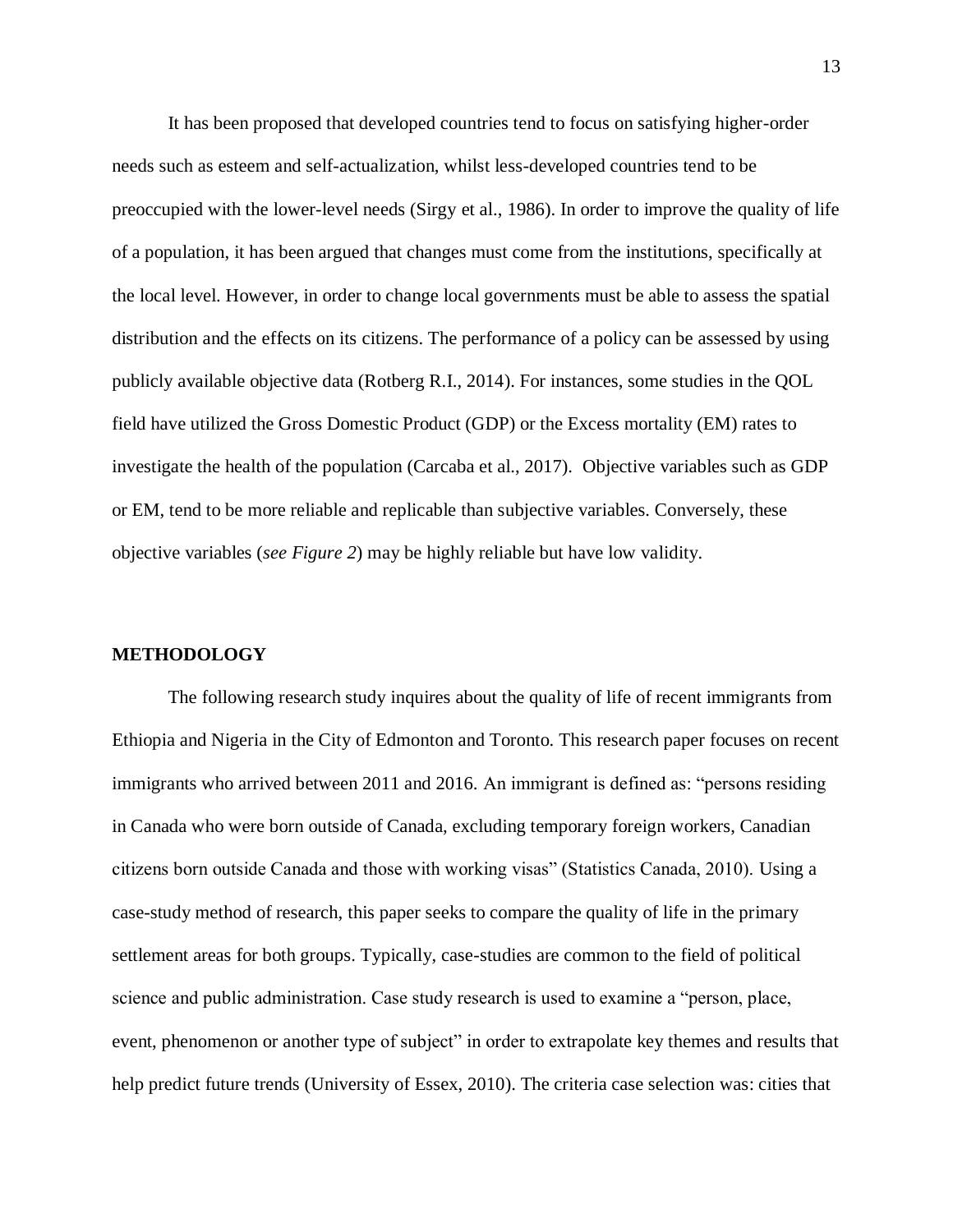had a population size larger than 500,000 and cities that received an influx of black visible minority groups classified under the Employment Equity Act. Additionally, using two black visible minority groups make control for confounding variables such as racism.

The rationale for choosing the City of Edmonton and Toronto as a result of critical observations made during the preliminary phase of this research. A key finding was that the City of Edmonton and Toronto attracted a significant number of Ethiopians and Nigerians between 2011 and 2016. To conduct a comparative case-study analysis, it was essential to select two groups that concentrated in two of the same cities. For example, the data showed that a significant amount Haitians settled in Montreal; however, it also showed Haitian immigrants did not concentrate heavily in any other city except Montreal. Based on the 2016 Census Analyzer, Nigerians and Ethiopians were the two of the most-concentrated black groups that settled in the city of Toronto and Edmonton between 2011 and 2016. The rationale for comparing two CMAs was to explore and extrapolate critical themes and results about the QOL in both cities. More specifically, it was used to compare the settlement experiences of the specified minority groups.

This study has two separate, but related empirical components: the first examines the spatial distribution of recent immigrants in the City of Toronto and Edmonton, and the second examines the quality of life of in the primary settlement areas in the selected cities. Part I of this paper attempts to answer the following question: what are the primary settlement areas Nigerians and Ethiopians? The Profile Forward Sortation Area (FSA) data were used to determine this. The FSA consists of the groups of postal codes assigned by Canada Post Corporation (Statistics Canada, 2015). The postal system was also used to determine the highest percent of ethnic groups clustered within a CMA. For the purpose of this paper, census tracts with an FSA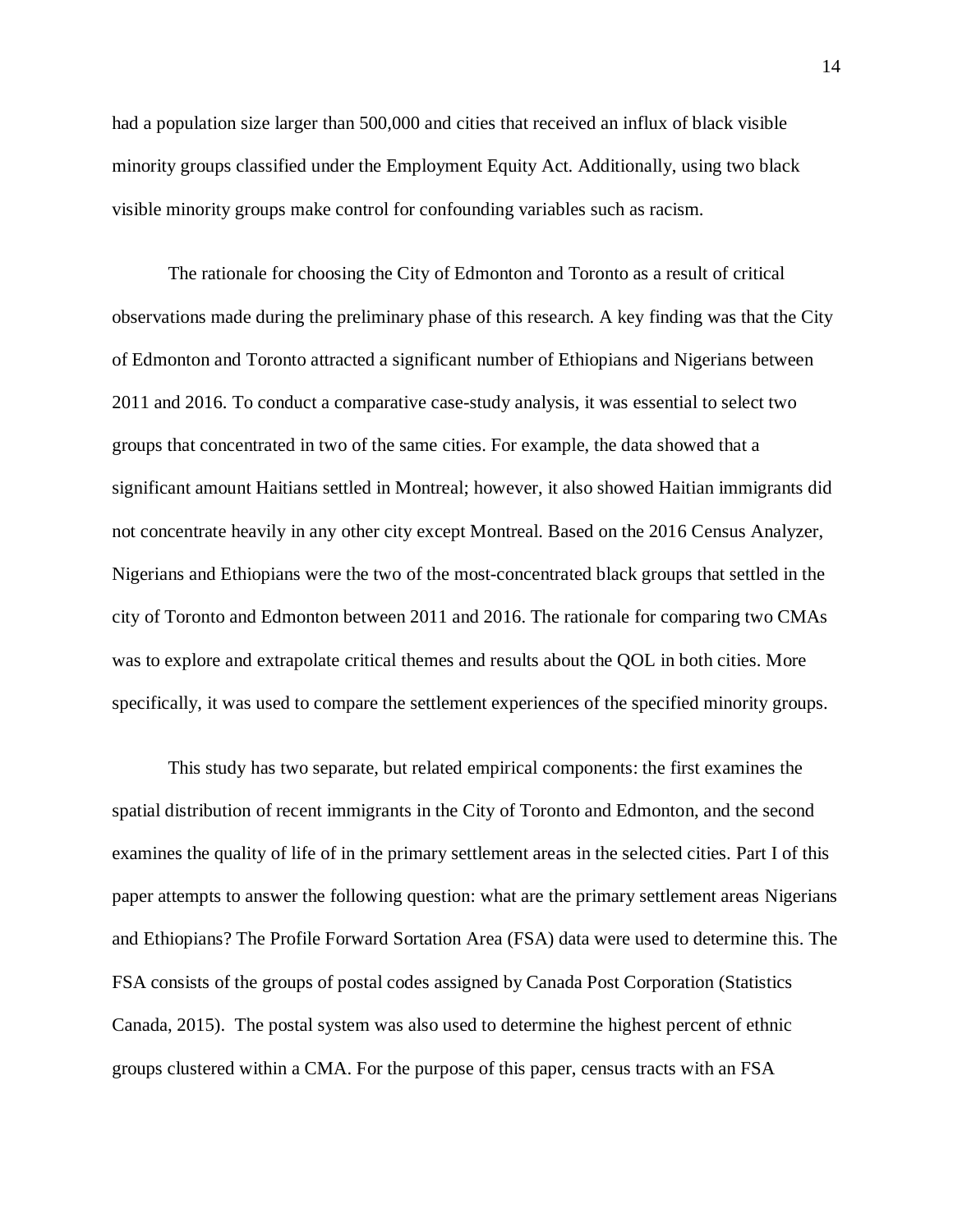distribution of 50 Ethiopians and Nigerians or less have been excluded from this study. Areas with less than 50 persons or less are not considered a "large cluster" to include in this study. Next, the paper grouped the Forward Sortation Areas by ward and the neighborhoods that fell under the selected FSA.

By examining the Forward Distribution Area (FSA), this paper explores the primary settlement areas which correlate with the experiences for two groups. Empirical evidence suggests many of the recent immigrants have settled in large metropolitan areas to improve their overall quality of life. More specifically, they have clustered in specific areas of these cities. Less is known about the primary settlement area's in which these immigrants have settled. Today, much of literature focuses on the challenges faced by immigrants in areas such as employment, housing, income, safety, and so on. By examining the spatial distribution of Nigerians and Ethiopians, this paper seeks to explore the overall QOL of the selected area of settlement.

Part II takes up the challenge of examining the quality of life across the different neighborhoods in which immigrants have settled. Using an inductive and exploratory method of analysis, this paper seeks to explore the objective measures of quality of life. As mentioned by Maslow, citizens require the five elementary needs to achieve the highest point of growth (Maslow, 1962). The basic essential needs include income, education, safety, and adequate housing. The board objective domains were selected based on surveys and empirical evidence. More specifically, they were chosen according to previous studies that examined the reasons why Ethiopians and Nigerian immigrants have settled in Canada. Part II of the analysis links the broad objective domains to the urban environment. The purpose of this section is to answer the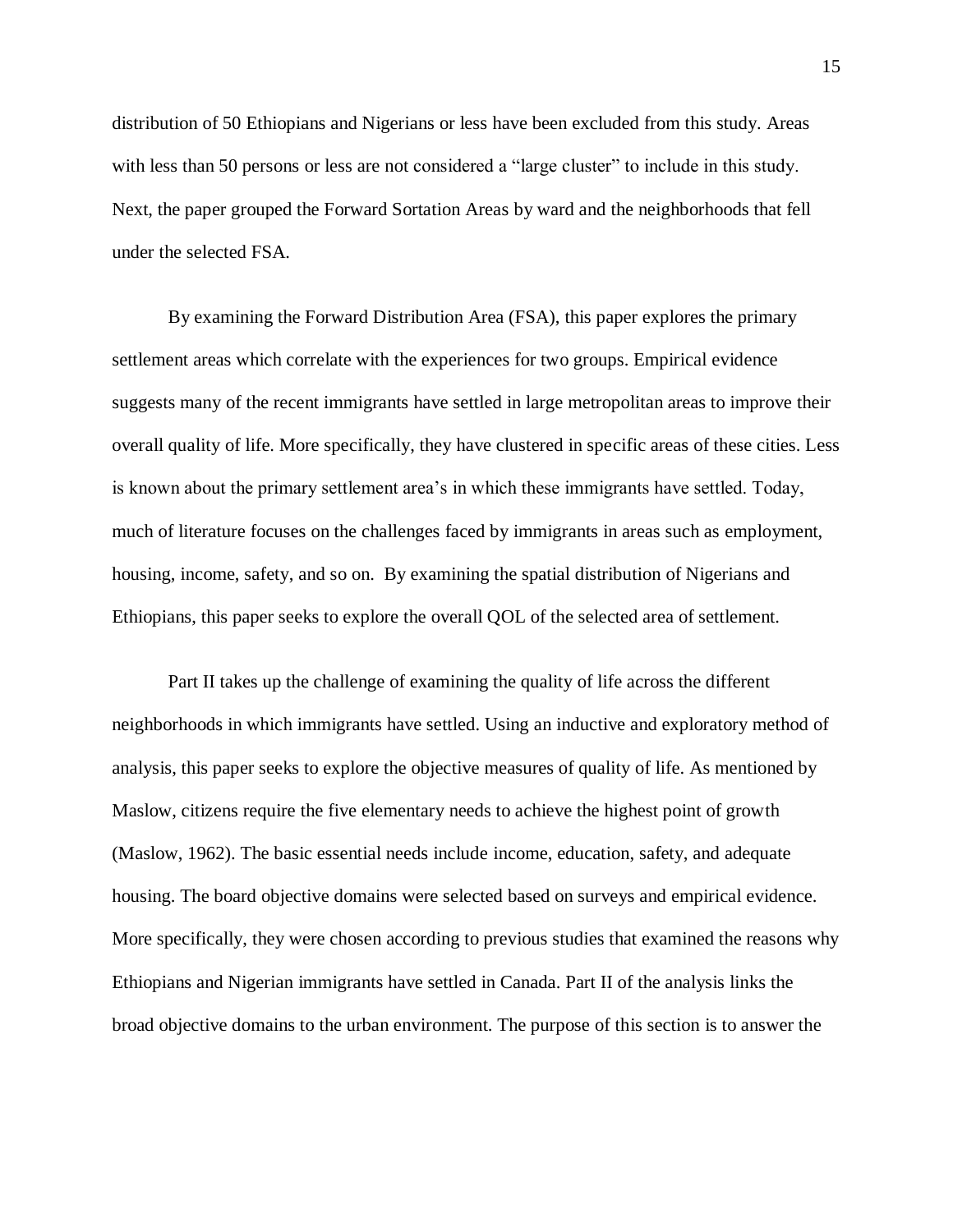following question: what the quality of life in the areas which Ethiopians and Nigerians have settled?

#### <span id="page-16-0"></span>**PART I: THE SPATIAL DISTRIBUTION OF RECENT IMMIGRANTS**

Part I of the paper examines the spatial distribution of Ethiopian and Nigerian immigrants in Edmonton and Toronto. To do so, this paper uses the 2016 Canadian Census Analyzer. The FSA was used to determine the primary settlement areas for the selected immigrants. First, each postal code was grouped by ward and neighborhood name. For example, in Edmonton postal codes from T5B and T5C were located in Ward 7 in the neighborhoods of Parkdale and Belvedere. Similarly, in Toronto postal codes M3N, M3J, and M9M were found in the following areas: Downsview Northwest, North Park, Emery, and Humberlea in the Humber-River Black Creek Riding. As mentioned, postal codes with 50 persons or less were not included in the study. For example, data showed that 20 Ethiopian immigrants settled in Parkdale and 15 immigrants in Belvedere in the City of Edmonton. For this paper, the following neighborhoods were excluded.

The data from the Canadian Census Analyzer (2016) showed a total of 2,580 Nigerians and 955 Ethiopians settled in Toronto. In Edmonton, 655 Ethiopians and 555 Nigerians settled during the same period. In comparison to other groups, the population size was relatively minimal. For example, 7,510 immigrants from Pakistan settled in Toronto, and 9,340 from Sri Lanka came during the same period. Despite the relatively small proportion of Ethiopians and Nigerians, Nigerians and Ethiopians were the most concentrated black minority groups that settled in the City of Edmonton and the City of Toronto. Black immigrant groups consisted of groups from Jamaica, Somalia, Ethiopia, Nigeria, Mauritius, Haiti, and Cuba, and so forth.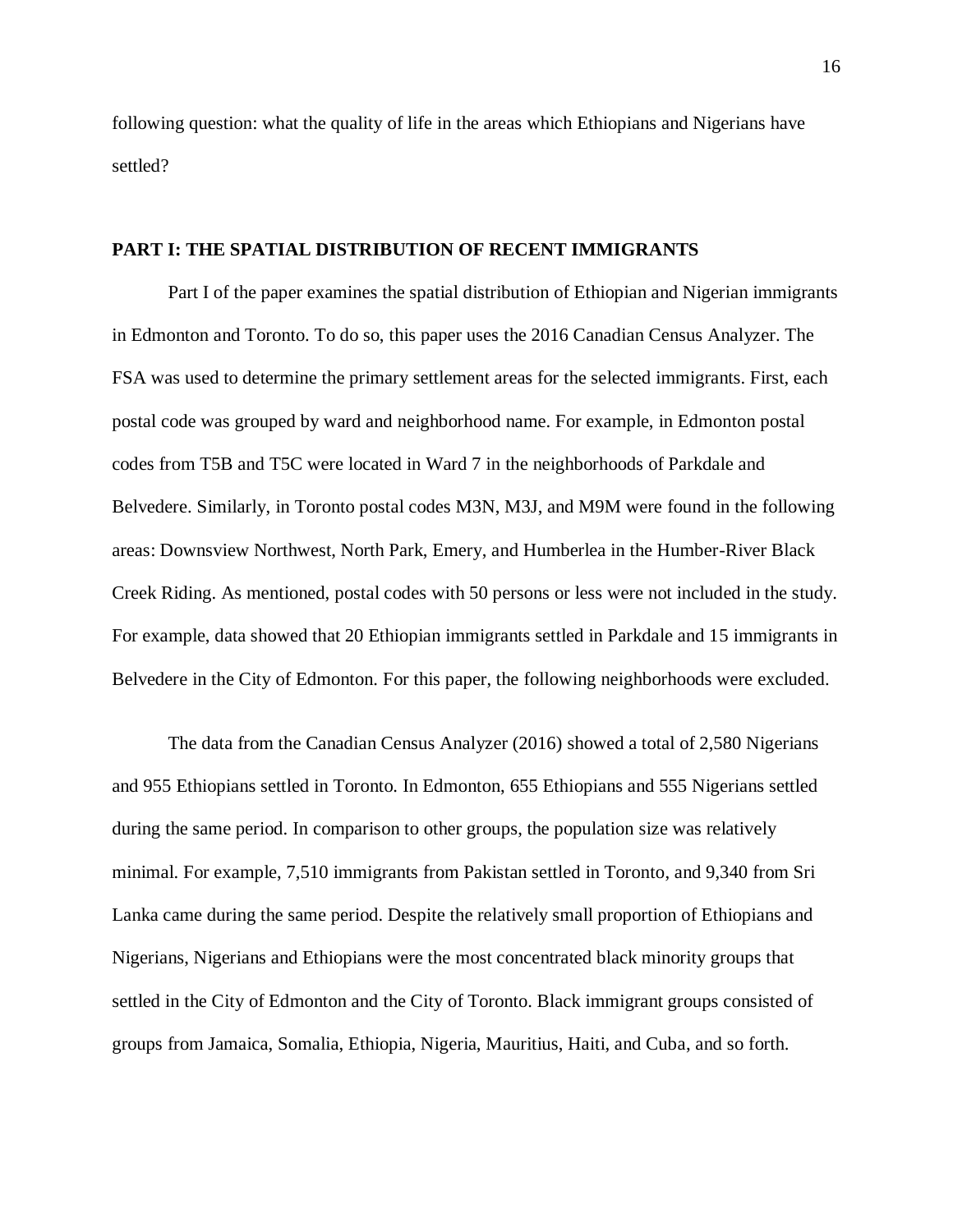Data from the Canadian Census Analyzer (2016) shows that immigrants from the same ethnic background clustered in the same neighborhoods. For example, a total of 315 Ethiopians settled in T5H, whereas, 175 of Nigerians settled in the FSA of T5A and so forth. An exciting finding was other immigrants from the same ethnic background also clustered in different regions and neighborhoods of the city. Furthermore, the data also showed that Pakistani immigrants did not settle in the same FSA distribution as Ethiopians or Nigerians in both the City of Toronto and Edmonton. Similarly, the Lebanese immigrants who arrived in Edmonton also ended in a completely different area than other ethnic minorities.

The primary settlement areas for Ethiopians in the City of Edmonton were: Calder, Millwoods, and Central McDougall (see Table 1). The data shows a relatively smaller number of Ethiopians in the following areas: Downtown and Clareview. More than 48.1% of Ethiopians settled in Central McDougal – in the downtown core of the city. The neighborhood of Central McDougall is one of the oldest neighborhoods in Edmonton (The Star, 2019). It is also the largest residential community in Edmonton - located immediately north of the downtown core right next to the Rogers place (The Star, 2019). Furthermore, Nigerians in the City of Edmonton settled predominantly in the Cloverbar Area (31.5%) and Strathcona (18.0%). Both of these neighborhoods were in the South and North end of the City. In comparison, Ethiopians settled typically in the downtown area – Nigerians were dispersed in clusters in both the North and South end of the city.

| <b>Primary Areas of Settlement</b> | Ward |
|------------------------------------|------|
| Ethiopian                          |      |
| 1. Central McDougall (48.1%)       |      |
| 2. Calder (13.7%)                  |      |
| 3. Millwoods $(12.2\%)$            |      |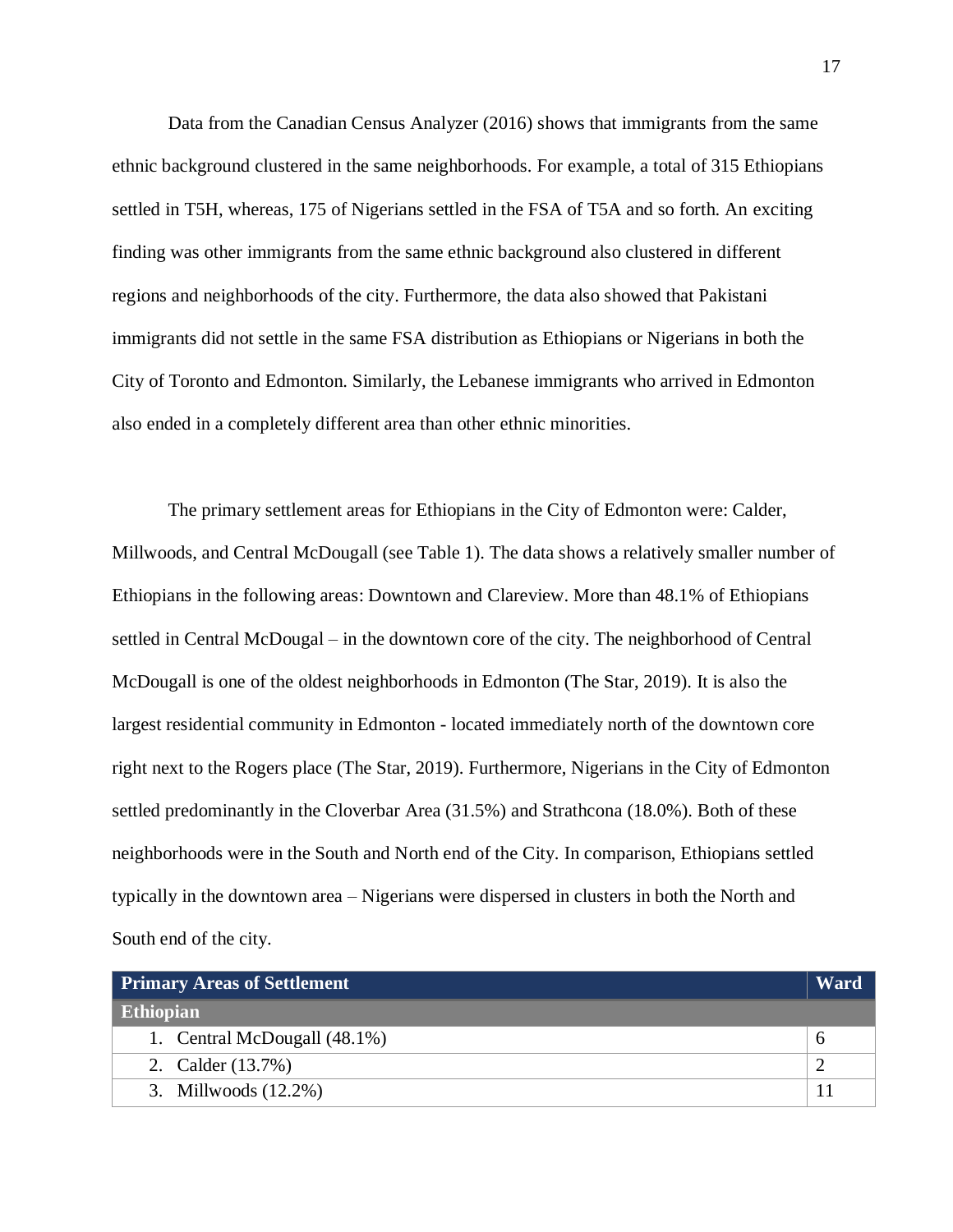| 4. Clareview (9.9%)          |  |
|------------------------------|--|
| Nigerian                     |  |
| 1. Cloverbar Area $(31.5\%)$ |  |
| 2. Strathcona $(18.0\%)$     |  |

*Table 1: Primary Settlement Areas City of Edmonton*

In Toronto, The Census Data (2016) showed that 23.29% of Nigerian immigrants predominately settled in Etobicoke North (Ward 1) the following neighborhoods Albion Gardens, Beaumond Heights, Humbergate, Jamestown, Mount Olive, Silverstone, South Steeles, and Thistletown. The data also showed that 24.61% of Nigerians settled in the Humber River Black Creek riding in the neighborhoods such as: Downsview Northwest, North Park, Emery, and Humberlea. Furthermore, only 12.04% of Nigerians settled in York South Weston (Ward 5) in the following neighborhoods: Weston, Del Ray, Keelesdale, Mount Dennies, and Silverstone. Immigrants from Ethiopia settled typically settled in the east-end and downtown areas of the city predominantly in the following neighborhoods: Dorest Park, Scarborough Town Centre, Wexford, Cabbagetown and St. Jamestown. In comparison, both these groups clustered in different parts of the city – however, Ethiopians in the east-end and Nigerians in the west-end of the city (Figure 2).

| <b>Primary Areas of Settlement</b> | Ward |
|------------------------------------|------|
| <b>Ethiopian</b>                   |      |
| Scarborough-Centre (19.06%)        | 21   |
| Dorest Park                        |      |
| <b>Scarborough Town Centre</b>     |      |
| <b>Wexford Heights</b>             |      |
| <b>Beaches-East York</b> (11.06%)  | 19   |
| Woodbine Heights                   |      |
| <b>Toronto Centre (9.55%)</b>      | 13   |
| Cabbagetown                        |      |
| <b>Nigerian</b>                    |      |
| <b>Etobicoke North (23.29%)</b>    |      |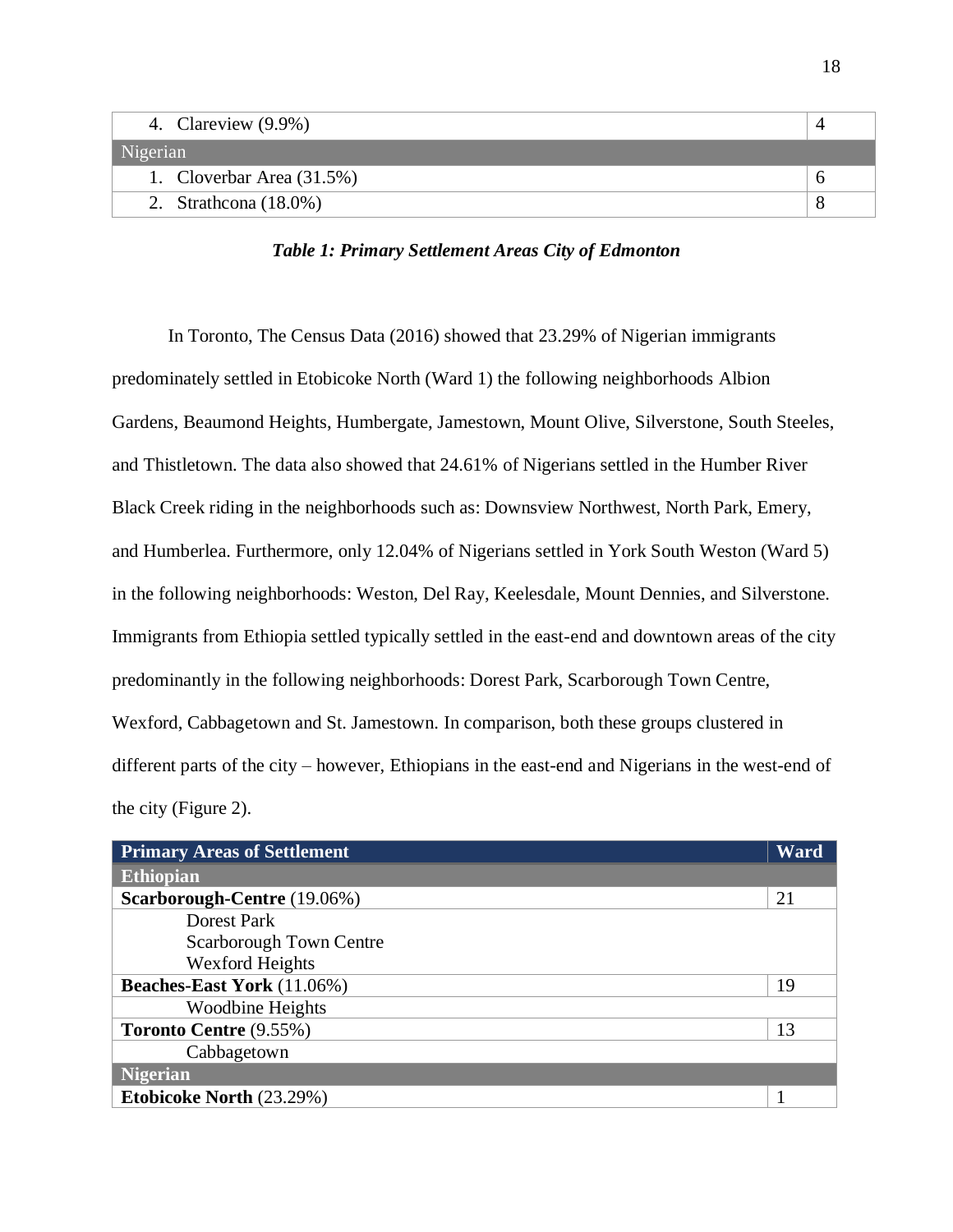| <b>Albion Gardens</b>                                            |   |
|------------------------------------------------------------------|---|
| <b>Beaumond Heights</b>                                          |   |
| Jamestown                                                        |   |
| <b>Mount Olive</b>                                               |   |
| Silverstone                                                      |   |
| <b>Humber River-Black Creek</b> (24.61%)                         | 7 |
| Downsview North West                                             |   |
| Emery                                                            |   |
| Humberlea                                                        |   |
| <b>York South-Weston</b> (12.04%)                                | 5 |
| Del Ray                                                          |   |
| Keelesdale                                                       |   |
| <b>Mount Dennis</b>                                              |   |
| $\sim$ $\sim$ $\sim$ $\sim$ $\sim$<br>---------<br>$\sim$ $\sim$ |   |

*Table 2: Primary Settlement Areas City of Toronto*

## <span id="page-19-0"></span>**PART II: QUALITY OF LIFE IN THE PRIMARY SETTLEMENT AREAS**

Part II of this research paper explores the quality of life in the primary settlement areas. Examining the predominant areas of settlement provides a robust assessment of the experiences of Nigerians and Ethiopians in the City of Edmonton and Toronto. Part II of this research paper attempts to answer the question: what is the quality of life in the primary settlement areas? The QOL indicators were selected based on previous research and surveys. As mentioned in the theoretical framework, much of the debate around QOL literature and measures surrounds the systematic ways for selecting QOL measures. Previous QOL indices have used indicators without considering the degree to which standards may be relevant to individuals and collective groups. More importantly, some of these indices have shaped the preferences of individuals and collective groups (Michalos, 2014). Before examining the QOL in the primary settlement areas, this paper explores the relevant QOL indicators for the two selected groups. Primarily, the paper examines the pull-factors to determine the QOL indicators. The pull-factors explain the reasons for movements across geopolitical boundaries (Wurtzburg, 2014). More specifically, it describes why immigrants relocate and what they seek to achieve in their host county (Wurtzburg, 2014)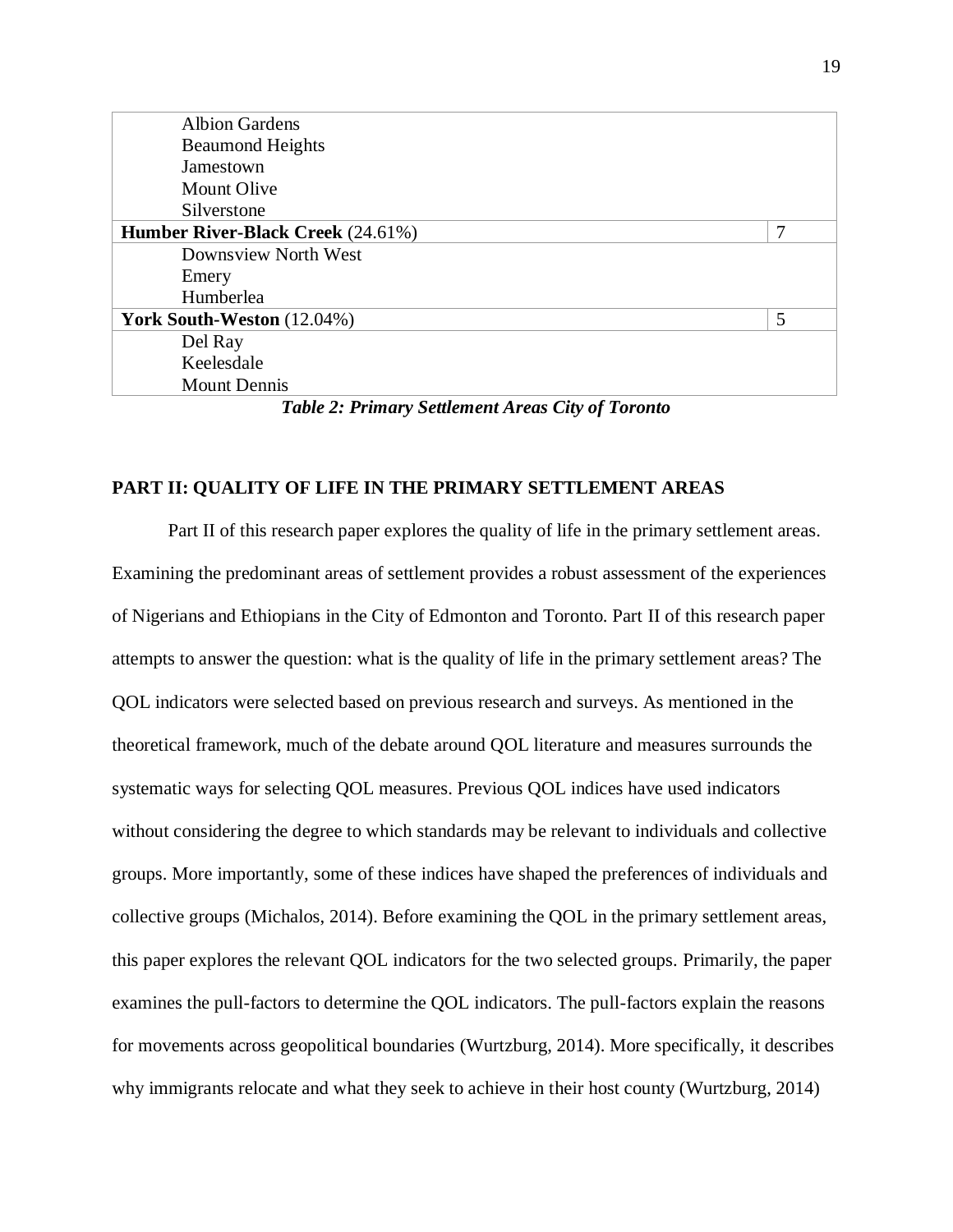Ethiopians immigrants have settled in Canadian cities in hopes to enhance their overall QOL. Majority of Ethiopian immigrants have experienced relatively low living conditions, high crime rates, and lower education in their home country (Beyne, 2000). In a survey conducted by the Ethiopian Association of Toronto (2000), data showed that 48.0 percent of immigrants identified political reasons as for coming to Canada (push factors); 19.2 percent came to Canada for a better life and education; and 15.4 percent came through the family reunion program (Ethiopian Association of Toronto, 2000). The top 10 settlement needs for Ethiopian immigrants were (2000): finding a job, looking for a house to rent, obtaining job search training, consulting for legal information, contacting social services agencies, getting a driving license, joining a school, finding immediate accommodation, and getting recreational facilities (Beyene, 2000). According to the Ethiopian Association of Toronto (2000), the expectation for Ethiopian immigrants were three main service areas: settlement, job and a higher level of education (Beyene, 2000). The notable immediate pull factors into Canadian cities were: nations stability, employment opportunities (including skilled professions), and education (Beyne, 2000). In general, the survey showed that the majority of immigrants from Ethiopia have settled to obtain their basic social needs.

Similar to Ethiopians, a large number of Nigerian immigrants have settled in Canadian cities as a result of the following push-factors (2017): political instability, unemployment, and low wage structures for professionals in their home country (Adewale, 2017). According to Oluremi R. Adewale (2017), Nigerian immigrants have settled in large metropolitan areas to achieve their basic social needs. Some of the recent immigrants include family class (closely related persons of Canadian residents living in Canada), economic immigrants (skilled workers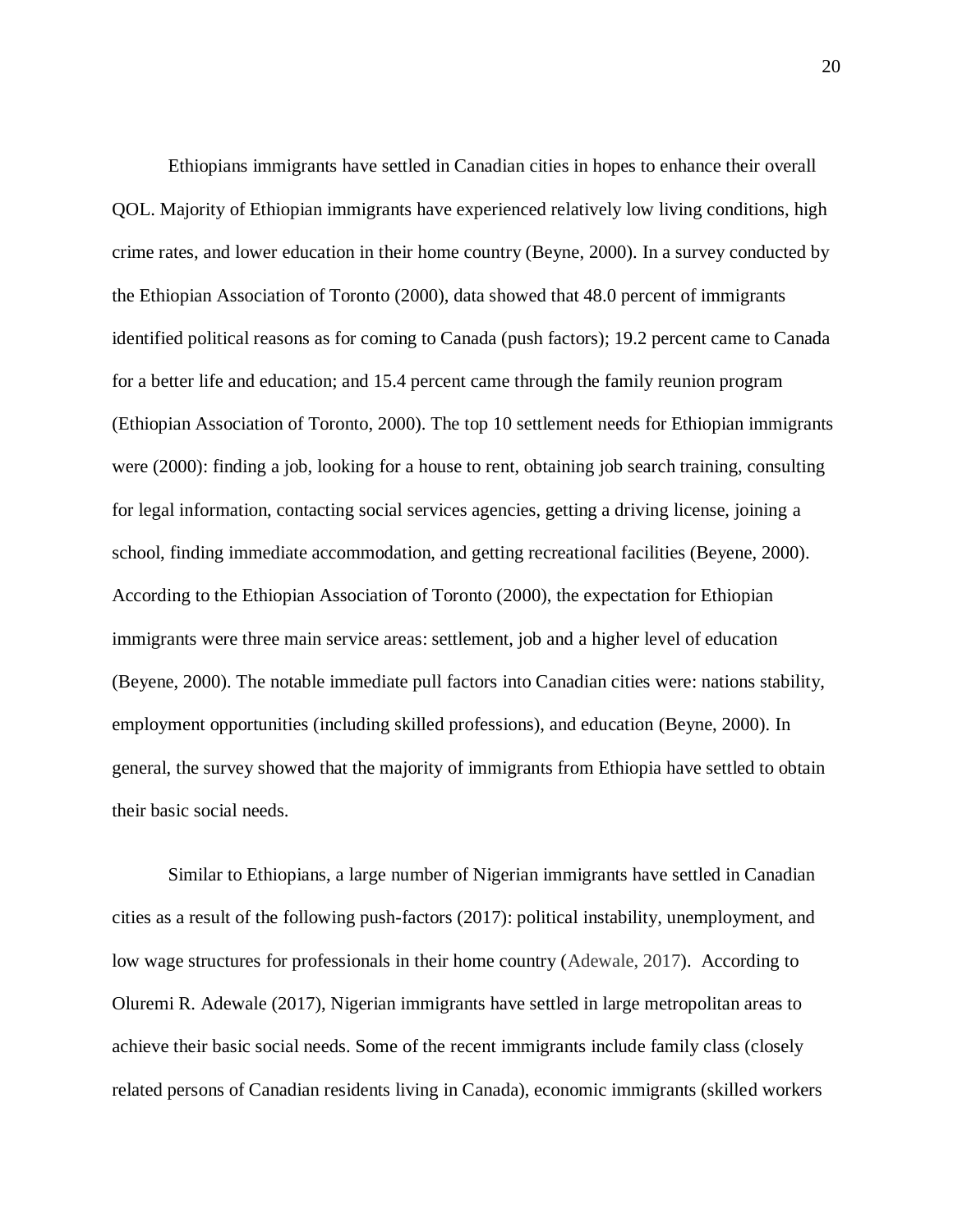and business people), other (people accepted as immigrants for humanitarian or compassionate reasons) (Statistics Canada & Oluremi, 2017). The pull factors for these migrants include increased rights and freedom, an opportunity for their children to experience better education, and better economic opportunities for individuals (Oluremi p, 52). For the most part, the notable pull-factors were similar across the two groups. Furthermore, the attributes of their home country showed similar traits.

The majority of immigrants from Ethiopia and Nigeria have settled in Canada to obtain: higher education, safety, adequate housing and safety, and income. In general, the push factors for both immigrants from Nigeria and Ethiopia in the twentieth century continue to be relatively low living conditions, high crime rates, and lower education, and lack of political stability. This has resulted in the mass migration of immigrants into Canadian cities (Statistics Canada, 2012). Some of the pull-factors that have attracted immigrants to Canada were: educational opportunities, employment, adequate housing, and safety. Many of the immigrants have moved from their home country in attempts to achieve their basic social needs. The following quality of life indicators (see Table 3) have been selected below for the purpose of the study. Despite this, the paper provides no systematic way for determining which QOL indicator is more relevant than the other.

| <b>OBJECT QOL INDICATORS</b> | NIGERIANS ETHIOPIANS |
|------------------------------|----------------------|
| <b>LABOUR FORCE</b>          |                      |
| <b>INCOME</b>                |                      |
| AFFORDABLE HOUSING           |                      |
| <b>EDUCATION</b>             |                      |

*Table 3: The Pull-Factors to Canadian Cities Among Ethiopian And Nigerian Immigrants*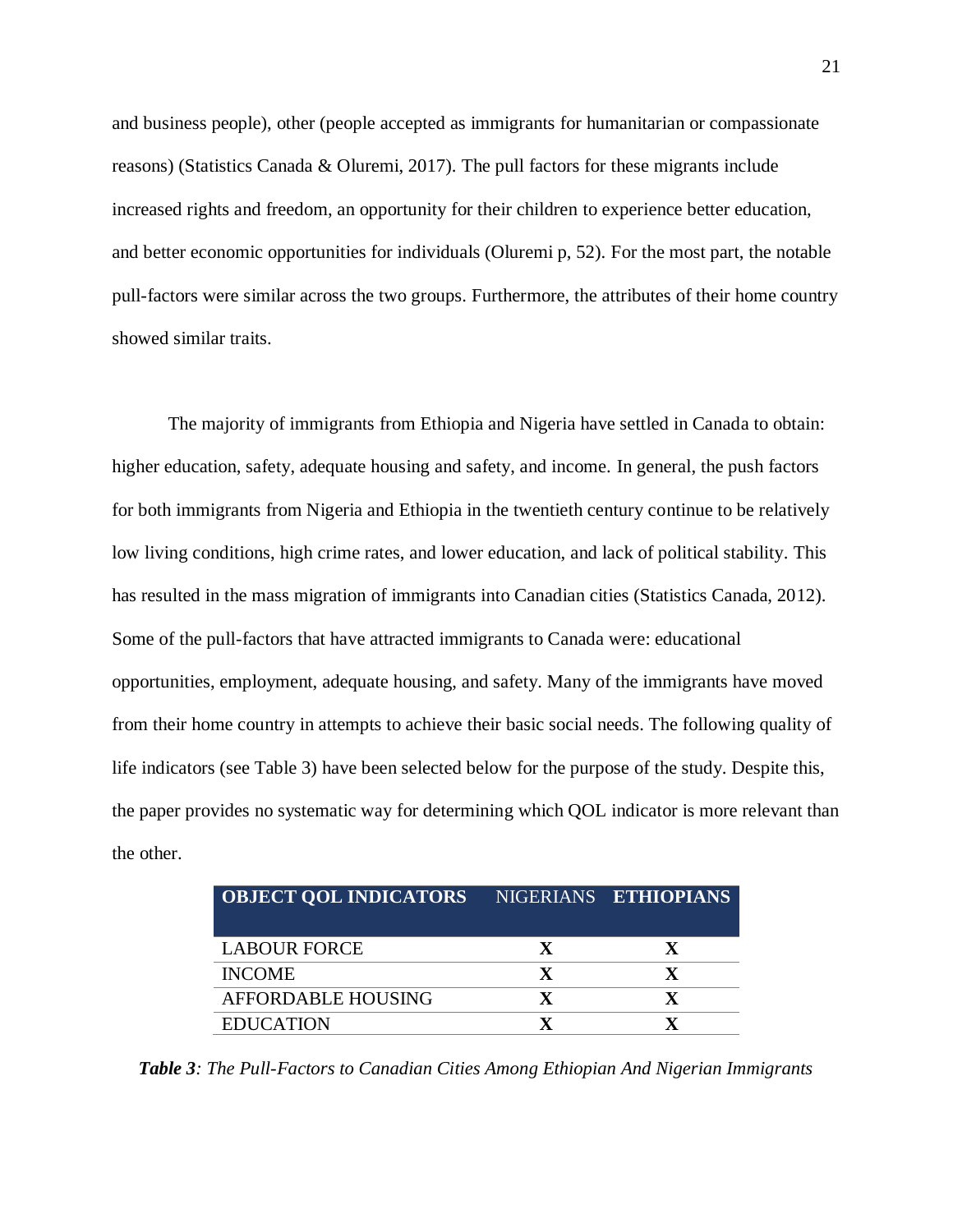Part II of this paper will attempt to answer the following question: what is the quality of life in the primary settlement areas? The objective is to provide an overview of the general well-being of collective groups in the selected regions of settlement. It observes factors that contribute to and enhance the general well-being of the citizens. Using the selected objective QOL measures (see Table 3), this section will explore the QOL in the primary settlement areas in both the City of Toronto and Edmonton. Lastly, this paper will rank the objective QOL indicators in comparison to the overall host city.

#### <span id="page-22-0"></span>**The City of Edmonton: Quality of Life**

The City of Edmonton is the second fastest-growing city in Canada (City of Edmonton, 2011). Over the years, the City of Edmonton has experienced booms in residential construction, retail sales, and personal services sectors and as well as economic growth (City of Edmonton – Long-Term Economic Outlook, 2014). In general, the City of Edmonton and Alberta are wellknown for large scale oil sands projects, immense economic opportunities, and employment opportunities. In 2011, Edmonton was ranked the sixth highest destination place for immigrants in Canada. According to Statistic Canada (2011), more than 232,195 immigrants (a total of 3.4% of the population) have settled in Edmonton. Between 2006-2011 Edmonton welcomed 49,390 immigrants (Statistics Canada, 2011). Data from the 2011 National Census recorded a large percentage of growing newcomer population between 25 to 44 years of age (City of Edmonton – National Population by Age and Gender, 2011). The notable long-term pull-factors for newcomers were advanced technologies, health care, green energy, and employment opportunities (City of Edmonton Strategic Plan, 2019). More specifically, the pull factors for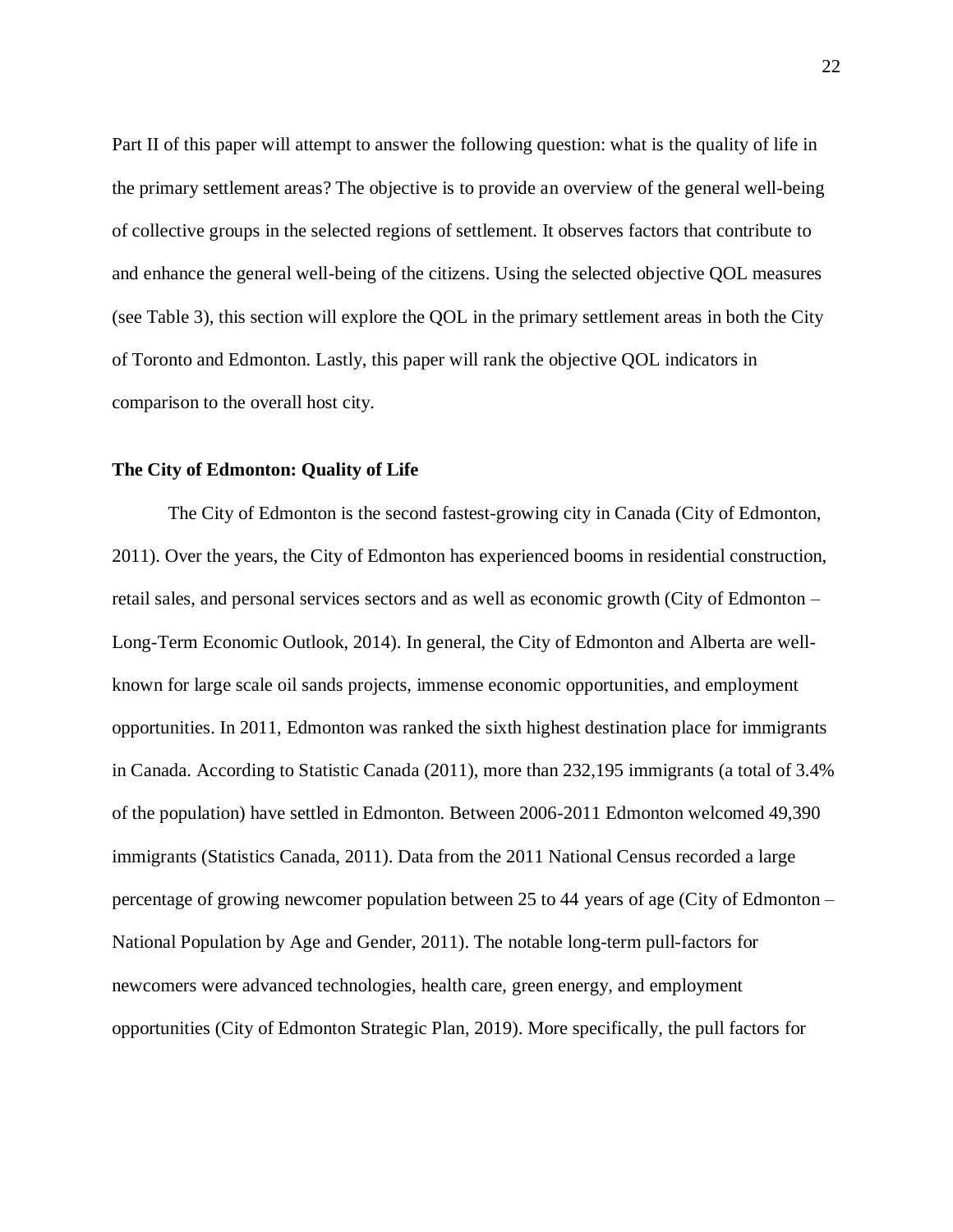recent immigrants were: adequate housing; social support programs and services; healthcare; employment opportunities; education; and safety (Agrawal, 2017).

## **1**.**Labour Force/Occupation/Income**

Nigerian immigrants predominately settled in the following neighborhoods: Clover Bar Area, and Strathcona whereas, Ethiopian immigrants settled in Central McDougal, Clareview, and Millwoods. The total labour force participation in the following neighborhoods ranged from 67.9% to 75.80% (see Table 4). The average participation rate was 69.24% in both areas that Ethiopians and Nigerians settled. The neighborhood of Clareview recorded the highest participation rate of 75.80% while, Calder had the lowest participation rate of 65.20%. In 2016, the City of Edmonton's participation rate was 71.8% (Statistics Canada, 2016). The areas of settled had slightly lower participation rates in comparison to the host city (Statistics Canada, 2016). The unemployment rate in the following areas ranged between 6.50% to 11.50%. The average unemployment rate in these areas were both higher than the City of Edmonton, which was 8.5% **(**Statistics Canada, 2016).

| <b>Primary Settlement</b><br><b>Areas</b> | <b>Labour Force</b><br><b>Participation</b> (%) | <b>Unemployment Rate (%)</b> |
|-------------------------------------------|-------------------------------------------------|------------------------------|
| <b>Ethiopians</b>                         |                                                 |                              |
| <b>Millwoods</b>                          | 67.90%                                          | 10.80%                       |
| <b>Calder</b>                             | 65.20%                                          | 10.40%                       |
| <b>Central McDougal</b>                   | 70.02%                                          | 11.50%                       |
| <b>Downtown</b>                           | 67.9%                                           | 6.50%                        |
| <b>Clareview</b>                          | 75.80%                                          | 9.50%                        |
| <b>Nigerians</b>                          |                                                 |                              |
| <b>Strathcona</b>                         | 70.00%                                          | 8.70%                        |
| <b>Cloverbar Area</b>                     | 67.90%                                          | 10.10%                       |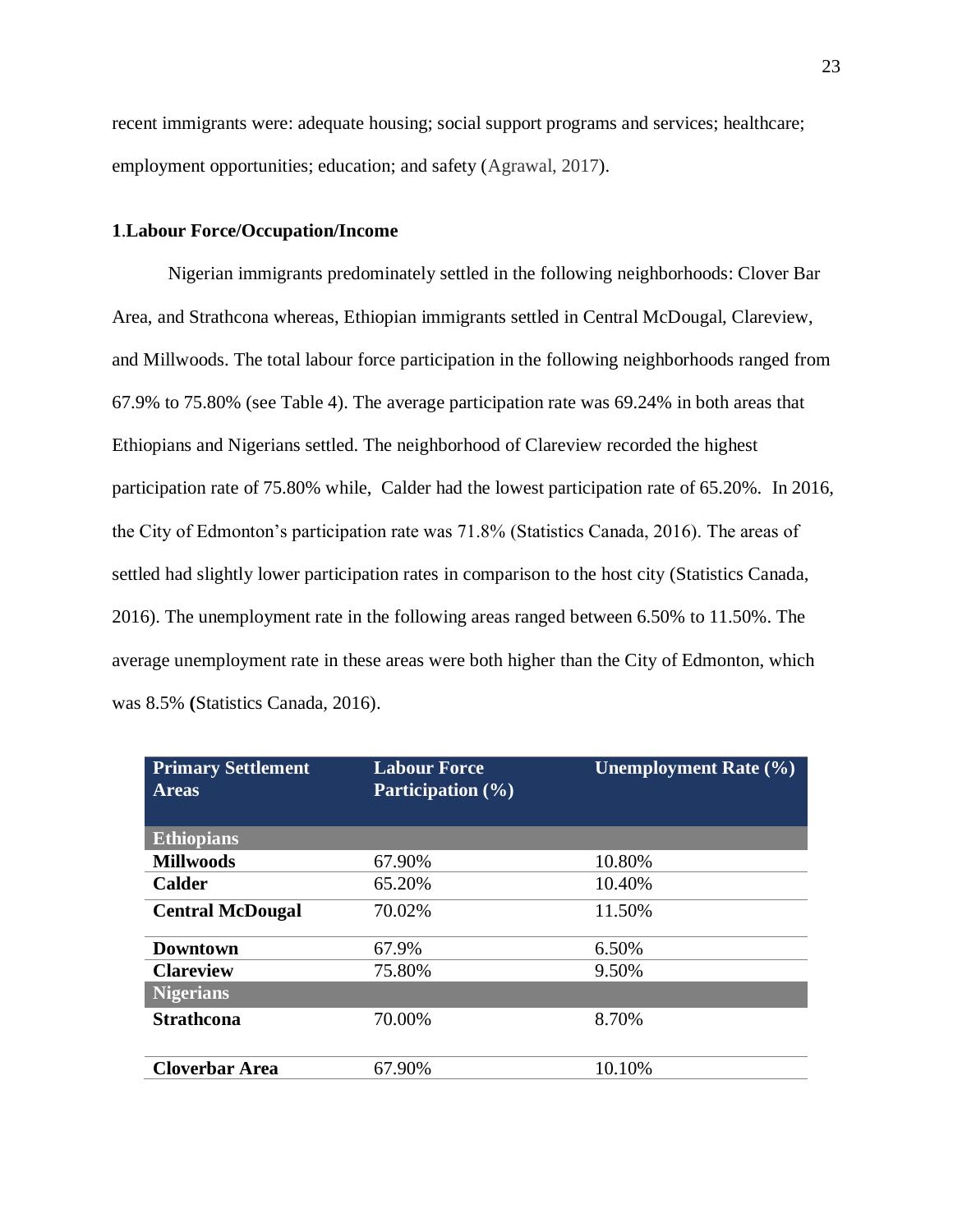#### *Table 4: Labour Force Occupation in the City of Edmonton (Ethiopian & Nigerian)*

The top 3 occupations (Table 5) in these areas were: Business/Finance and Administration; Sales and Services; and Trades and Transportation industries. In Cloverbar Area, more than 23.5% of the population occupied the sales and services industry while, 20.65% of residents joined the Trades, Transport, and Equipment Operators or related occupations. Similarly, residents in Strathcona, Calder, Downtown Edmonton, Clareview occupied similar professions. In areas where the Ethiopian and Nigerians did not settle (for example the neighborhood of Glenora), there were smaller distribution of populates in the Sales/Services, Trades/Transport, and Equipment Operators (only 11.5% of the total populates). Residents that lived in Glenora had higher numbers of participants in the Health, Management, Natural and Applied Sciences. These residents also had higher occupations in Education Law, Social Community, and Government Services.

#### **Top Three Occupations**

#### **Ethiopians**

- 1. Sales and Services
- 2. Trades and Transportation
- 3. Business/Finance and Administration

#### **Nigerians**

- 1. Sales and Services
- 2. Trades and Transportation
- 3. Business/Finance and Administration

*Table 5: Top 3 Occupations for Ethiopian and Nigeria in Edmonton*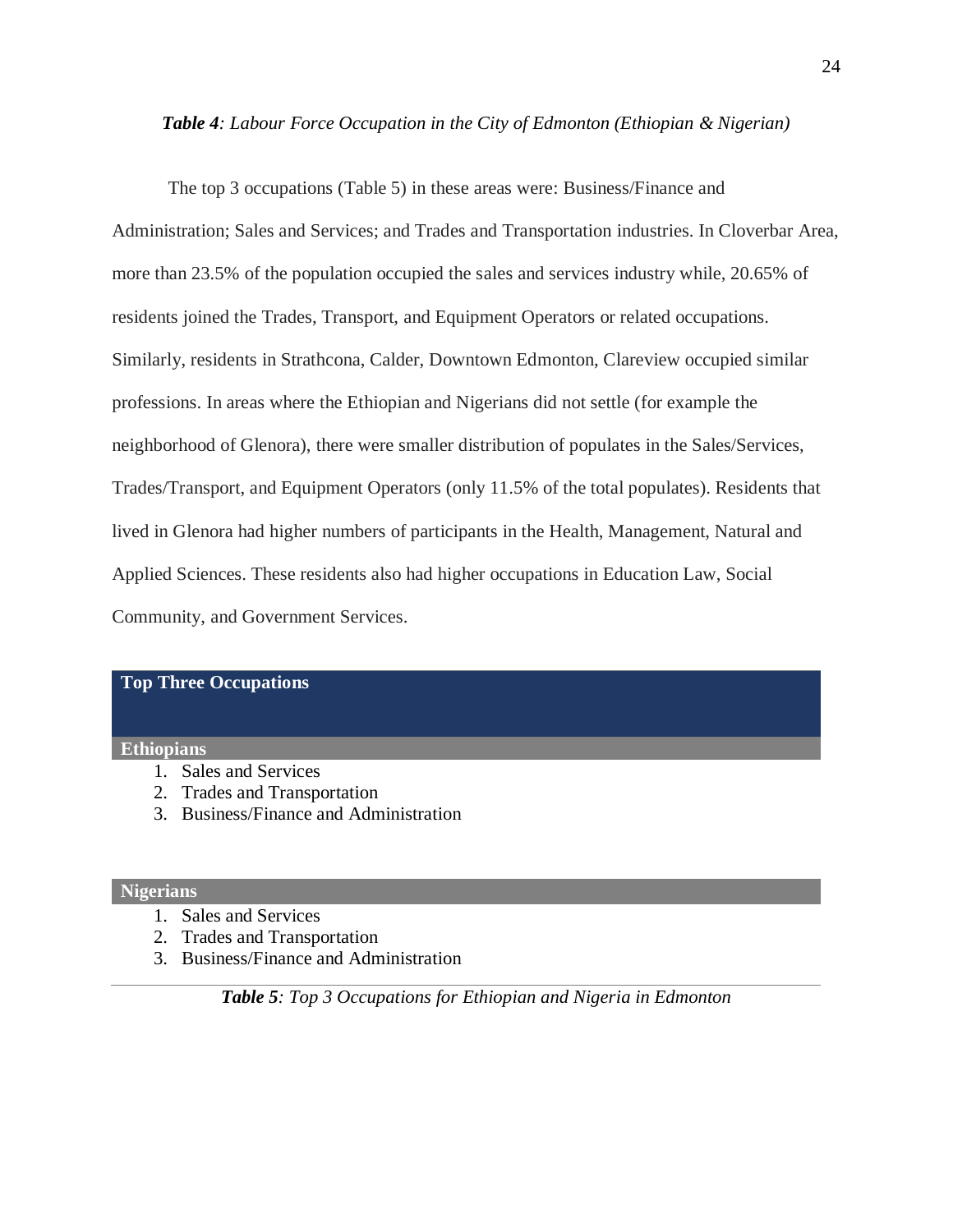The median after-tax income in the neighborhoods ranged between \$28,865 (lowest) to \$37,184 (highest). The neighborhoods of Central McDougal (the primary settlement areas Ethiopians) had the lowest after tax-income, which was \$28, 865. Typically, neighborhoods where Nigerians settled showed a higher median after-tax income with an average of \$36,209. The after-tax median income also showed to be slightly lower in areas where Ethiopians did not settle. Furthermore, an interesting finding was that a few areas in which Ethiopians or Nigerians did not settle had slightly lower median incomes. For example, the neighborhoods of Klaverteen and Castletown showed significantly lower median incomes. However, there were also no immigrants that settled in these regions between 2011 and 2016. In comparison to the City (\$43,900), the primary areas of settlement had a lower total median after tax income (Statistics Canada, 2016).

#### **2. Housing Affordability**

Empirical evidence showed that the majority of immigrants had access to safe and affordable housing (City of Edmonton, 2019). The average market rent in Edmonton ranged between \$1,030 - \$1,255 (City of Edmonton, 2019). And he annual income required to afford a rental apartment is \$41,200 for a one-bedroom and \$50,200 for a two-bedroom (City of Edmonton Housing Affordability, 2016). Since 2006, the City of Edmonton has increased the number of affordable housing. Also, by 2025, the city plans also to enable residential tenancies and transition people out of homelessness (City of Edmonton, 2019). In comparison to other provinces, Alberta scored five percentage points higher than the Canadian homeownership rate (Census of Canada – Alberta Housing, 2016). The data showed that homeownership in Edmonton was also relatively high. The minimum income required to qualify for a mortgage was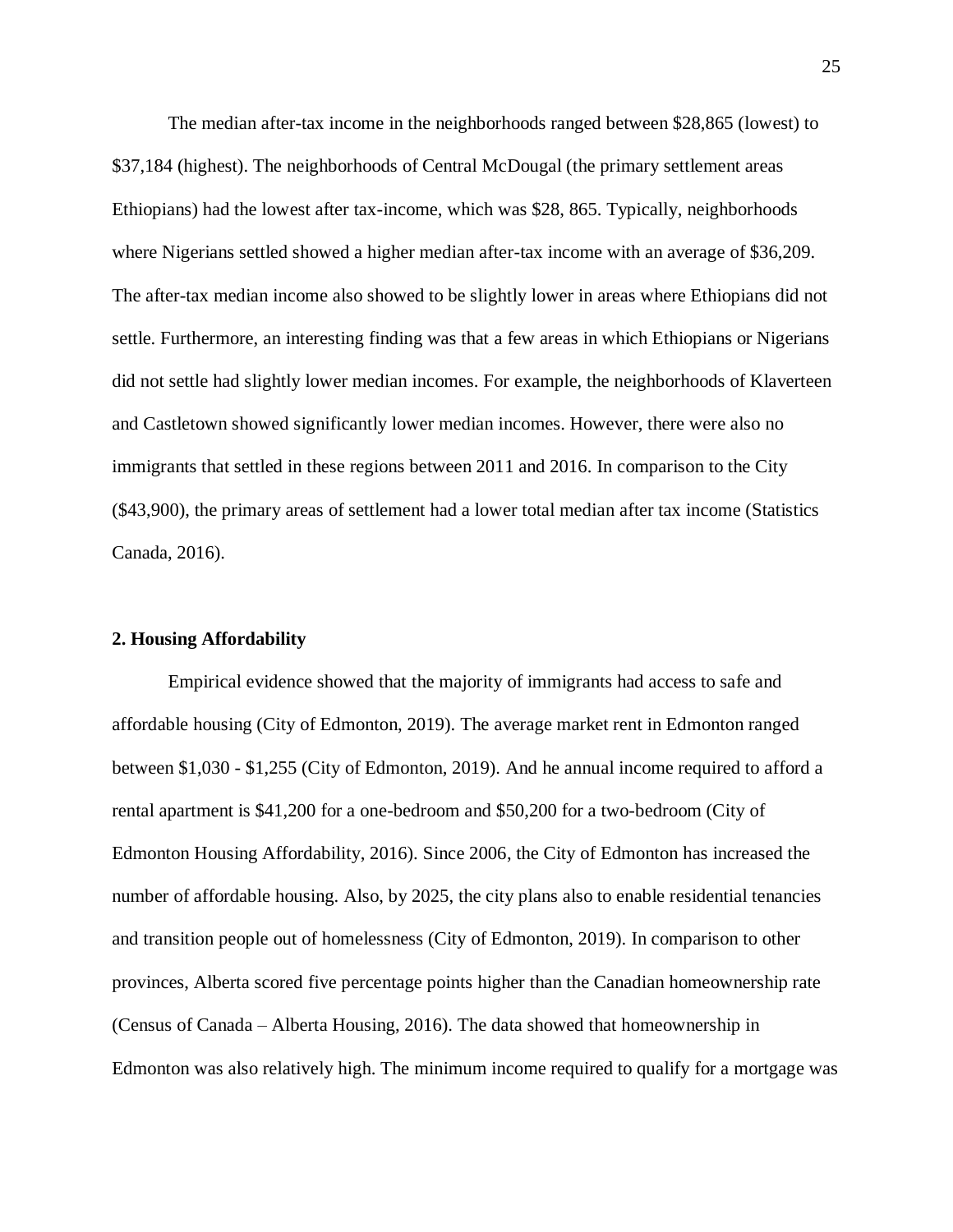\$82,300 (single-detached house) and \$48,900 (condominium) as, the average cost of singledetached were \$434,586 and \$248,058. (City of Edmonton, 2019). As a result, many immigrants were more likely to be able to purchase a home in comparison to the City of Toronto.

## **3. Education**

Ethiopians and Nigerians have settled in areas with a relatively high number of populates with a post-secondary certificate (see Table 6). The average of populates with no certificate or degree ranged from 4.50% to 19.27%. As shown in Table 4, Cloverbar and Central McDougal had the highest number of populates without a post-secondary degree or diploma. An interesting finding was: areas in which both groups concentrated the most (Cloverbar Area and Central McDougal) showed the highest percent of people without a post-secondary degree or diploma. Despite this, the majority of populates in these areas were highly educated. The average number of populates in the primary area of settlement with no post-secondary education was 10.00% in areas where Ethiopians settled and 11.80% in areas where Ethiopians settled.

| <b>Neighborhood</b>     | <b>No Certificate Degree or</b><br>Diploma(aged 25-64) |
|-------------------------|--------------------------------------------------------|
| <b>Ethiopians</b>       |                                                        |
| <b>Millwoods</b>        | 11.86%                                                 |
| <b>Calder</b>           | 16.9%                                                  |
| <b>Central McDougal</b> | 17.2%                                                  |
| <b>Downtown</b>         | 5.4%                                                   |
| <b>Clareview</b>        | 12.6%                                                  |
| <b>Nigerians</b>        |                                                        |
| <b>Strathcona</b>       | 4.8%                                                   |
| <b>Cloverbar Area</b>   | 15.3%                                                  |

*Table 6: Top 3 Occupations for Ethiopian and Nigeria in Edmonton age 15 and above*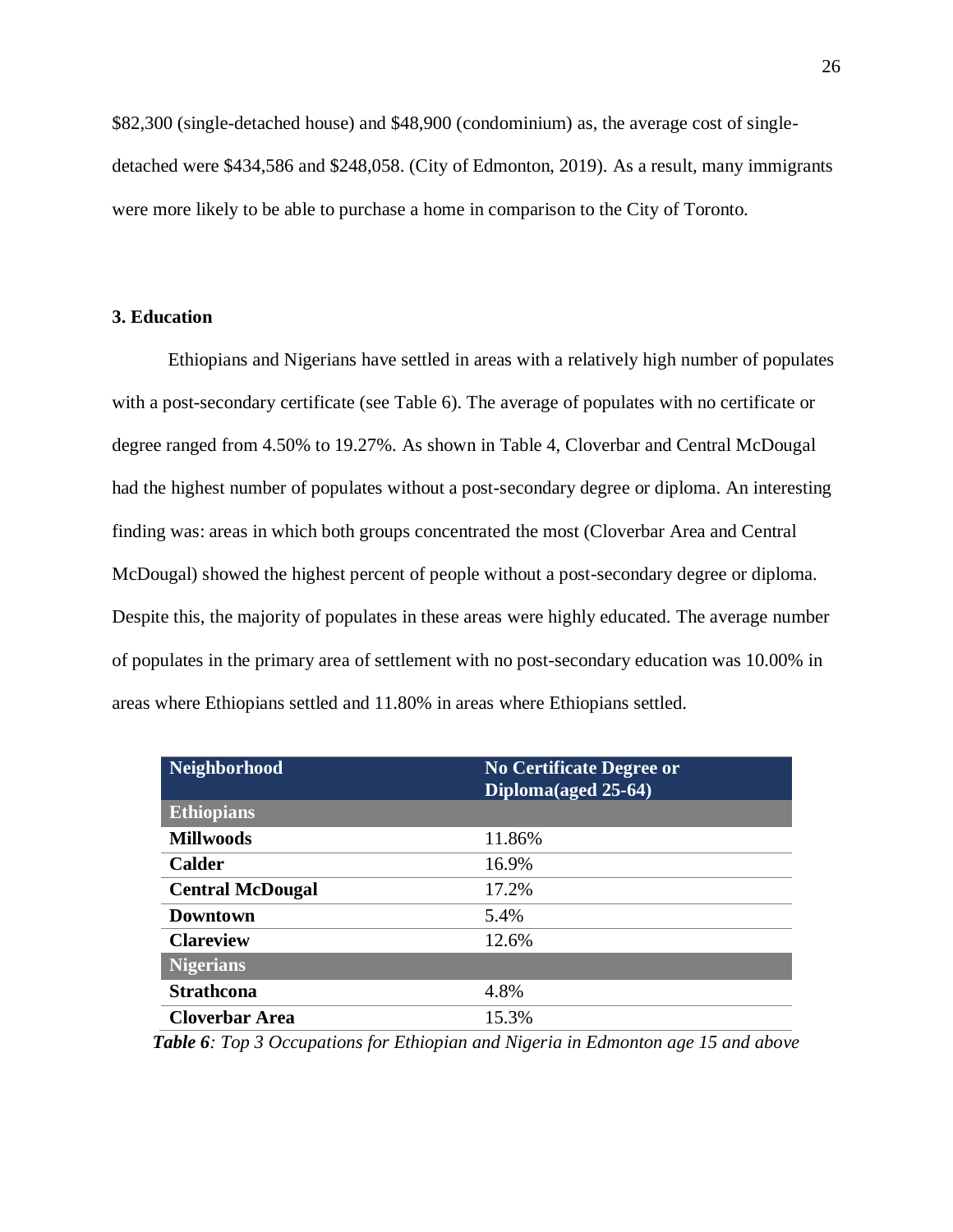In comparison to the host-city, these numbers were relatively the same. The primary settlement areas showed a high number of populates with a post-secondary degree. According to the Organisation for Economic Co-operation and Development (OCED), Canada shows the highest level of tertiary education attainment (OCED, 2014). Evidence shows that: spending on education in Canada is also relatively high and the number of populates with a college education but, is tied for seventh place with Korea and Denmark (OCED, 2014).

#### <span id="page-27-0"></span>**THE CITY OF TORONTO: QUALITY OF LIFE**

The City of Toronto is Canada's largest city and one of the most multicultural urban cities in the world. Immigrants represent a total of 49.5 percent of the total population in Toronto (City of Toronto, 2016). In 2011, Toronto had the largest share of foreign-born people (Statistics Canada, 2017). According to Statistics Canada (2017), 7 out of 10 immigrants in Ontario live within Toronto. Furthermore, Toronto represents 77.5% of Ontario's total visible minority population - followed by Ottawa-Gatineau, Windsor, and Kitchener (Ministry of Finance, 2018). Toronto continues to be the destination place for many immigrants, according to the 2011 Statistics of Immigration. Between 1996 and 2000, 61% of economic immigrants (migrants seeking an improved standard of living – because of the conditions or job opportunities) ranked Toronto as the top city to reside (Statistics Canada, 2005).

Recent Immigrants have settled in Toronto for reasons such as employment, reunite with family members or to flee a war (Settlement Patterns and Social Integration – Stats Can). Some of the pull-factors include the cities vast social amenities; low crime rates; economic opportunities; culture and entertainment; political stability; relatively low crime rates and a perceived higher quality of life. Among the recent immigrants that have settled in Toronto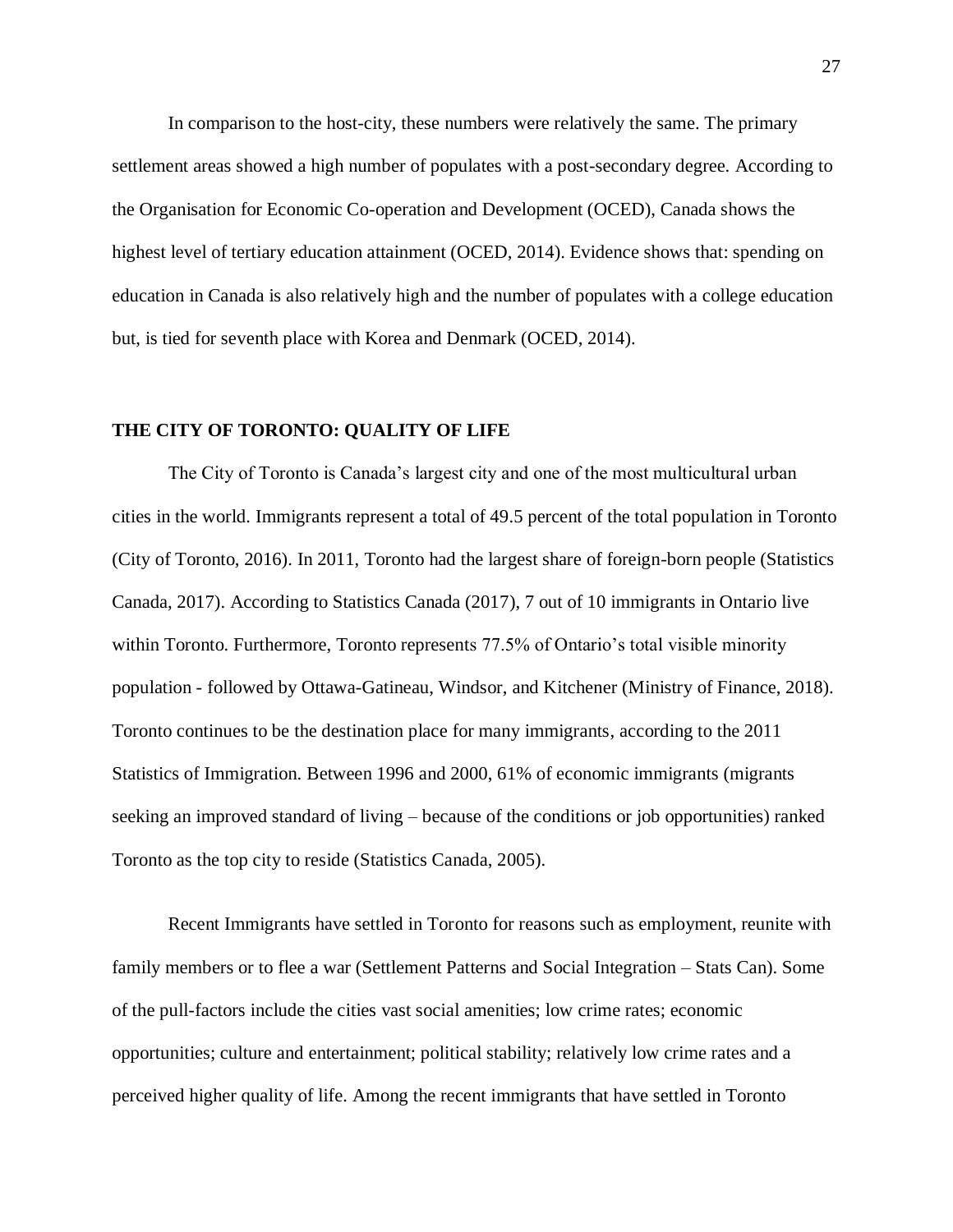include Nigerians and Ethiopians. According to Statistics Canada (2012), more than 50% of people who identified as Nigerian (15,970 people) have settled in Toronto. Similarly, the data showed that roughly the same number of Ethiopians also resided in the City of Toronto. The immigration period for both ethnic groups was from the late 1990s up until 2018. Since the late 1990s, the City of Toronto has seen a significant increase in the number of Nigerian and Ethiopian immigrants (Statistics Canada, 2011). Both immigrant groups have settled in Toronto to improve their quality of life for several reasons. As mentioned, they have settled in Canada for job opportunities, adequate housing, and education.

#### **1.Labour Force/Occupation/Income**

Data showed that within the neighborhoods in which Nigerians settled, an average rate of 60.16% (*average of the areas Nigerians settled in*) participated in the labour force. Furthermore, the data showed that neighborhoods in Etobicoke North and Humber River-Black Creek had a lower participation rate than regions in York South Weston. Among these electoral districts - the communities of Downsview Northwest showed the lowest participation rate of 55.4%. In comparison, the areas in which Ethiopians settled, the participation rates were slightly higher (61.27%). In 2016, the City of Toronto's participation rate was 64.7% (Statistics Canada, 2016). Both regions had slightly lower participation rates than both the City of Toronto and in Canada (66.0%) (Statistics Canada, 2016). In general, Nigerian and Ethiopian immigrants have settled in neighborhoods that had lower labour force participation rates than the City of Edmonton (see Table 7).

In Canada, residents within the City of Toronto experienced the highest unemployment rates at 9.3% (City of Toronto, 2011). Since 2011, the city's unemployment rate has decreased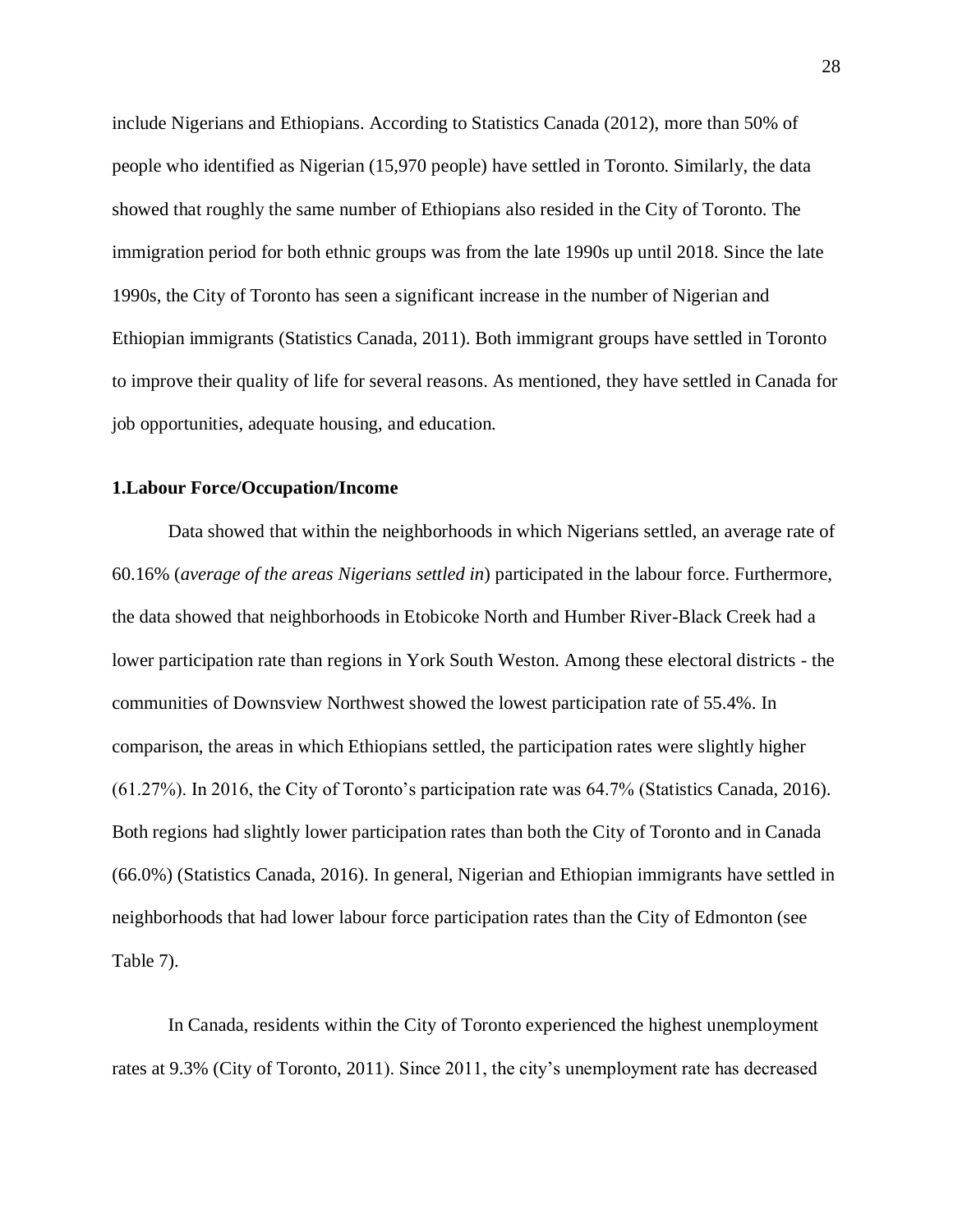by 1.1% (Statistics Canada, 2016). Despite this, the regions in which Ethiopians and Nigerians settled had an average unemployment rate of 10.00%. Furthermore, this empirical evidence shows the regions in which both groups reside in have a higher unemployment rate. For example, Humber River- Black Creek had the highest unemployment rate at 13.1%. An interesting finding was that regions in which both groups did not settle had lower unemployment rates. Despite this, the data also shows that unemployment rates were relatively higher in Etobicoke North (11.1%) and York South Weston (10.3%). Although, Ethiopians did not settle in the west-end regions of the city, they had similar experiences to Nigerians who settled in the west-end of Toronto. In comparison to the rest of the city, the unemployment rates were significantly high for the population within these neighborhoods (see Table 7). Ethiopians typically settled in the east end of the city. Despite this, the unemployment rates were relatively the same (10.0%)

| <b>Primary Settlement Areas</b> | <b>Labour Force</b><br><b>Participation</b> (%) | <b>Unemployment Rate (%)</b> |
|---------------------------------|-------------------------------------------------|------------------------------|
| <b>Ethiopians</b>               |                                                 |                              |
| Dorest Park, Scarborough        | 60.2%                                           | 9.6%                         |
| Town Centre; & Wexford          |                                                 |                              |
| Heights                         |                                                 |                              |
| <b>East Birchmount Park</b>     | 59.7%                                           | 8.9%                         |
| <b>Kennedy Park</b>             |                                                 |                              |
| Cabbagetown                     | 65.80%.                                         | 10.6%                        |
| <b>Nigerians</b>                |                                                 |                              |
| <b>Beaumond Heights</b>         | 58.9%                                           | 11.10%                       |
| Humbergate                      |                                                 |                              |
| Jamestown                       |                                                 |                              |
| <b>Mount Olive</b>              |                                                 |                              |
| Silverstone                     |                                                 |                              |
| Thistletown                     |                                                 |                              |
|                                 |                                                 |                              |
| <b>Downsview Northwest</b>      | 55.4%                                           | 11.95%                       |
| Northwood Park                  |                                                 |                              |
| Emery                           |                                                 |                              |
| Humberlea                       |                                                 |                              |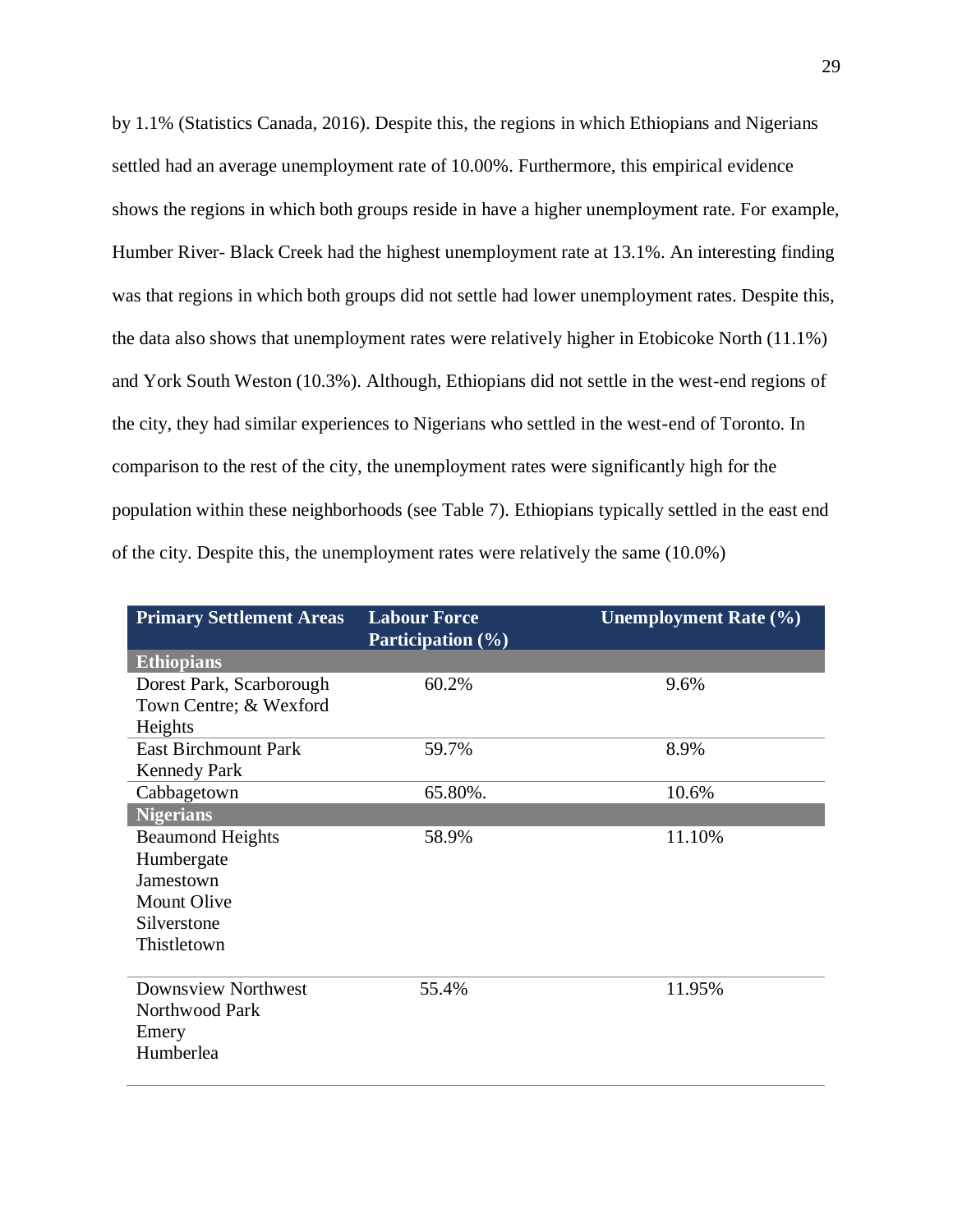| Del Ray      | $60.9\%$                                                                              | $9.4\%$ |
|--------------|---------------------------------------------------------------------------------------|---------|
| Keelesdale   |                                                                                       |         |
| Silverstone  |                                                                                       |         |
| Mount Dennis |                                                                                       |         |
|              | <b>Table 7:</b> Labour Force Occupation in the City of Toronto (Ethiopian & Nigerian) |         |

#### *Occupation*

Similar to the City of Edmonton, many of the populate in the regions occupied jobs in the following industries: sales and services; trades and transportation and equipment operators and related occupations; and a relatively small number of groups worked in the business finance and administration occupations (Table 8). Both groups settled in neighborhoods where populates who typically worked in the sales and services industry. A relatively small number of residents worked in sectors such as art and culture, recreation and sports, and fewer groups worked in occupations within education, law, and social community and government services. The data showed that both Ethiopian and Nigerian groups settled in the neighborhoods with populates that had lower-paying jobs. The sales and service industry include occupations such as retail supervisors; service supervisors; chefs and cooks, butchers and bakers; sales representatives and salespersons (wholesale and retail trade). Data shows that these types of jobs require minimal education and training. The average median (after-tax) income for residents in these areas was: \$23,517. In comparison to the City of Edmonton, the city of Toronto showed a lower median after-tax income. The median after-tax income in 2015 among recipients aged 15 years and over was \$30,089 (Statistics Canada, 2016). The national median-tax income was \$35,933 (Statistics Canada, 2016).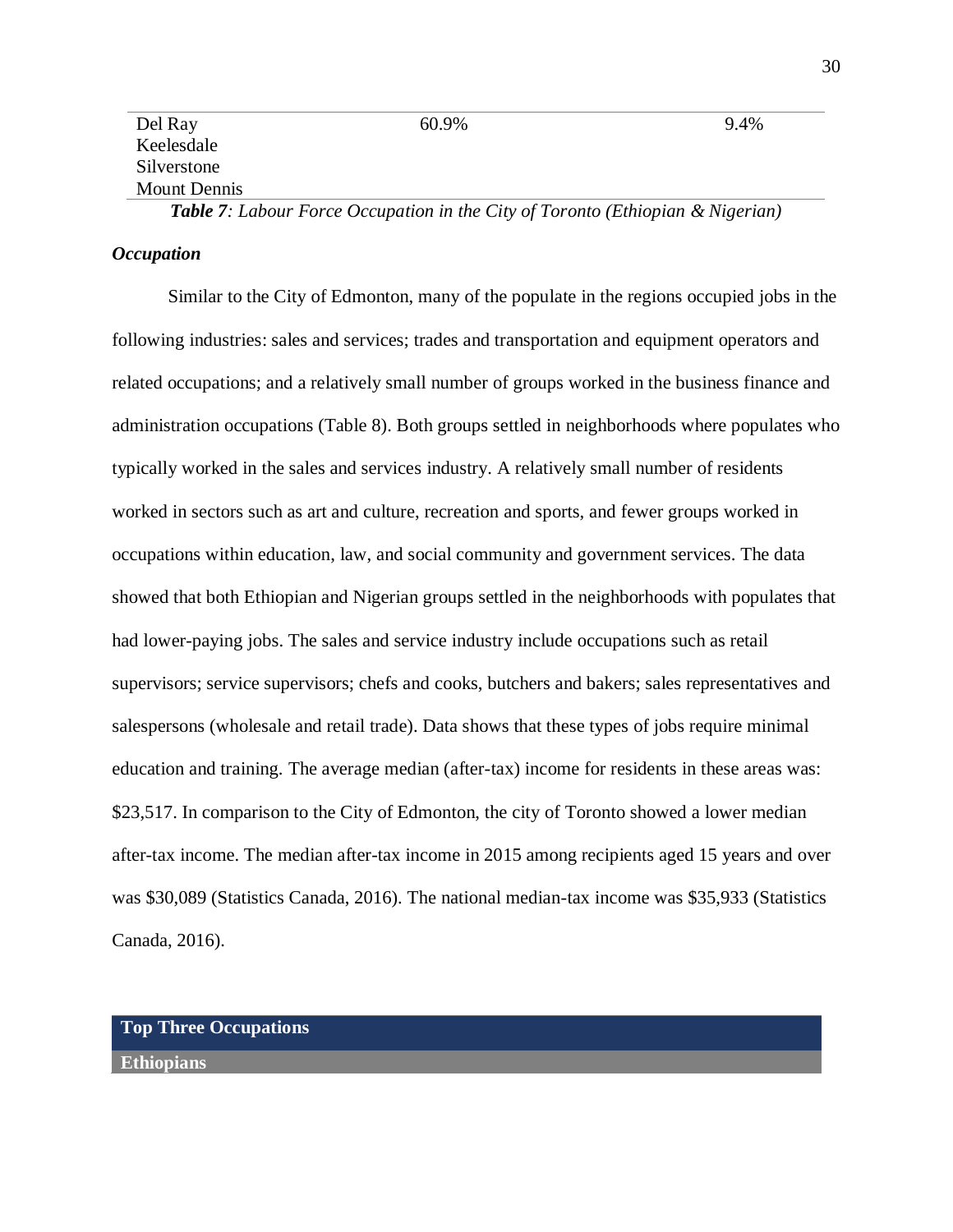- 4. Sales and Services
- 5. Trades and Transportation
- 6. Business/Finance and Administration

## **Nigerians**

- 4. Sales and Services
- 5. Trades and Transportation
- 6. Business/Finance and Administration

*Table 8: Top 3 Occupations for Ethiopian and Nigeria in the City of Toronto (aged 15 and over)*

The City of Toronto (2011) also showed that the 'highest location quotient for the City of Toronto residents is "occupations in art, culture, recreation, and support" (City of Toronto, 2013). Furthermore, according to the Census other occupations with a relative concentration in Toronto included: Business finance and administrative occupations; natural and applied sciences and related occupations; occupations in education, law and social, community and government services (City of Toronto, 2011). Data also showed that Torontonians were more likely to work in these occupations however, this was not the case for citizens in 2016 (City of Toronto, 2013). Although sales and services jobs showed the highest percentage within the City of Toronto, they were the most common occupation for female residents aged 15 years or over (23.8 %) (City of Toronto, 2013). Despite this, the census analyzer showed specific neighborhoods that a lower distribution of residents that occupied the sales & services and transportation industries.

#### *2.Housing Affordability/Sustainability*

As mentioned, a primary reason why Ethiopian and Nigerian immigrants have settled in Toronto was to access adequate and affordable housing. Currently, the average rent in Toronto and Median Renter Household Income (before tax) is \$2,337 and the average income is \$120,000 (Toronto Housing Market Analysis, 2019). According to the Toronto Housing Market Analysis, (2019): 'the cost of rent for purpose-built rental units grew faster than the pace of growth of the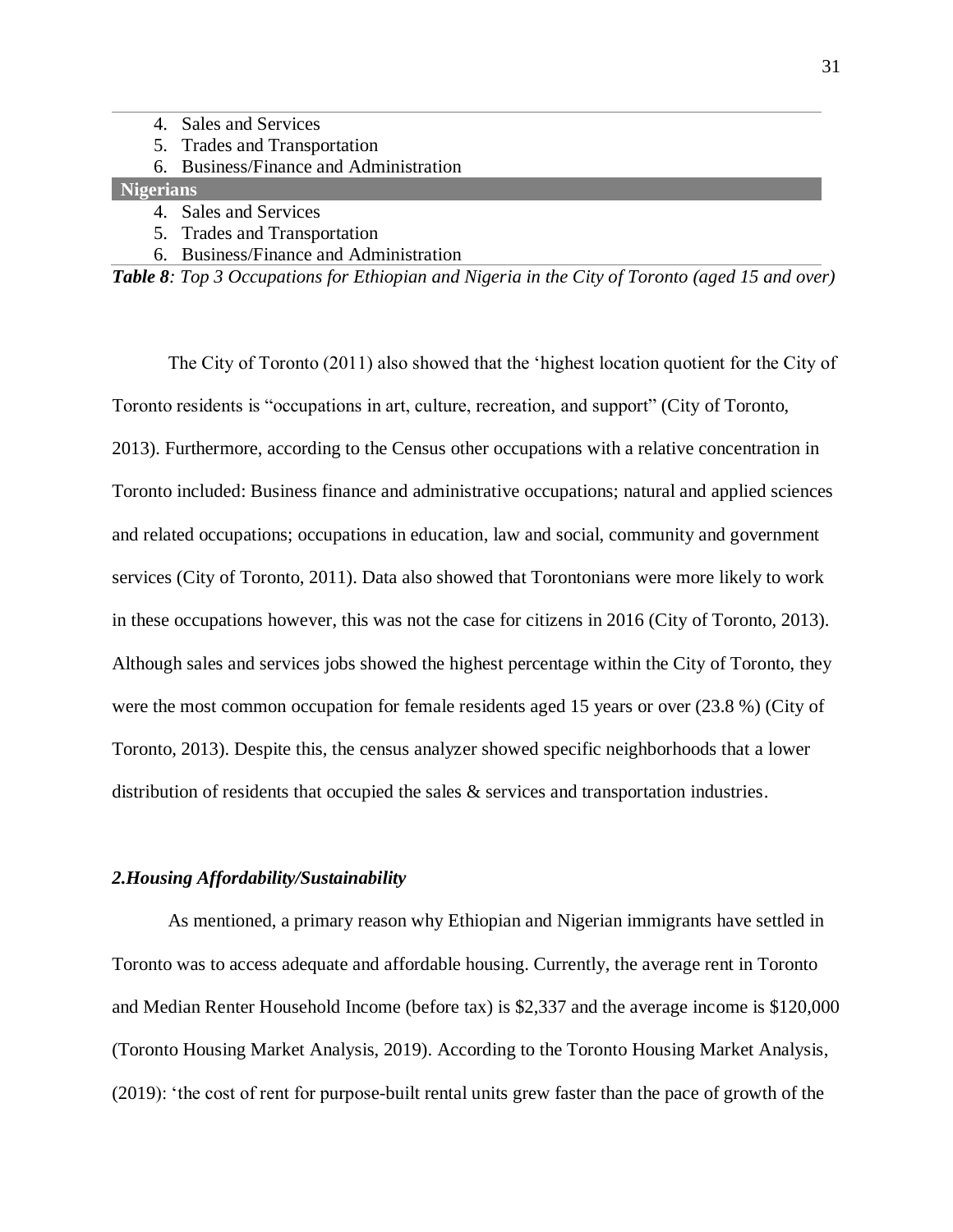median renter household income". In addition to the rental housing affordability mismatch income, available affordable rental housing is hard to find in Toronto (Toronto Housing Market Analysis, 2019).

The city of Toronto has been facing a housing crisis for many years. Reports suggest "the worsening conditions among those already severely burdened households, including low-income households; seniors with multiple health conditions and fixed incomes; lone-parent families, households receiving social assistance, and immigrants" (Toronto Housing Market Analysis, 2019). Among the vulnerable population groups being excluded from suitable housing include visible minorities and immigrants (Toronto Housing Market Analysis, 2019). Furthermore, immigrants who arrived in the last 10 years have found difficulties finding cheap and affordable housing (Toronto Housing Market Analysis, 2019). Moreover, the housing situation for immigrants suggests that we're more likely to find suitable housing than other groups (Toronto Housing Market, 2019).

#### *3. Education*

The primary settlement reason for Ethiopians and Nigerians to migrate within Canada was to gain higher levels of education (see Table 9). From the data, it showed that the neighborhoods in which they have settled in do have access to a higher level of education. The majority of populates hold a post-secondary degree. The data showed that only 21.7% of people in Etobicoke North, 12.4% in Humber Black Creek neighborhoods and 19.93% did not have a certificate degree or diploma. The Neighborhoods of high populates with no post-secondary degree were: Albion Garden, Beaumond Heights, Humbergate, Jamestown, Mount Olive, Silverstone, and South Steeles. The areas that showed a high number of populates with post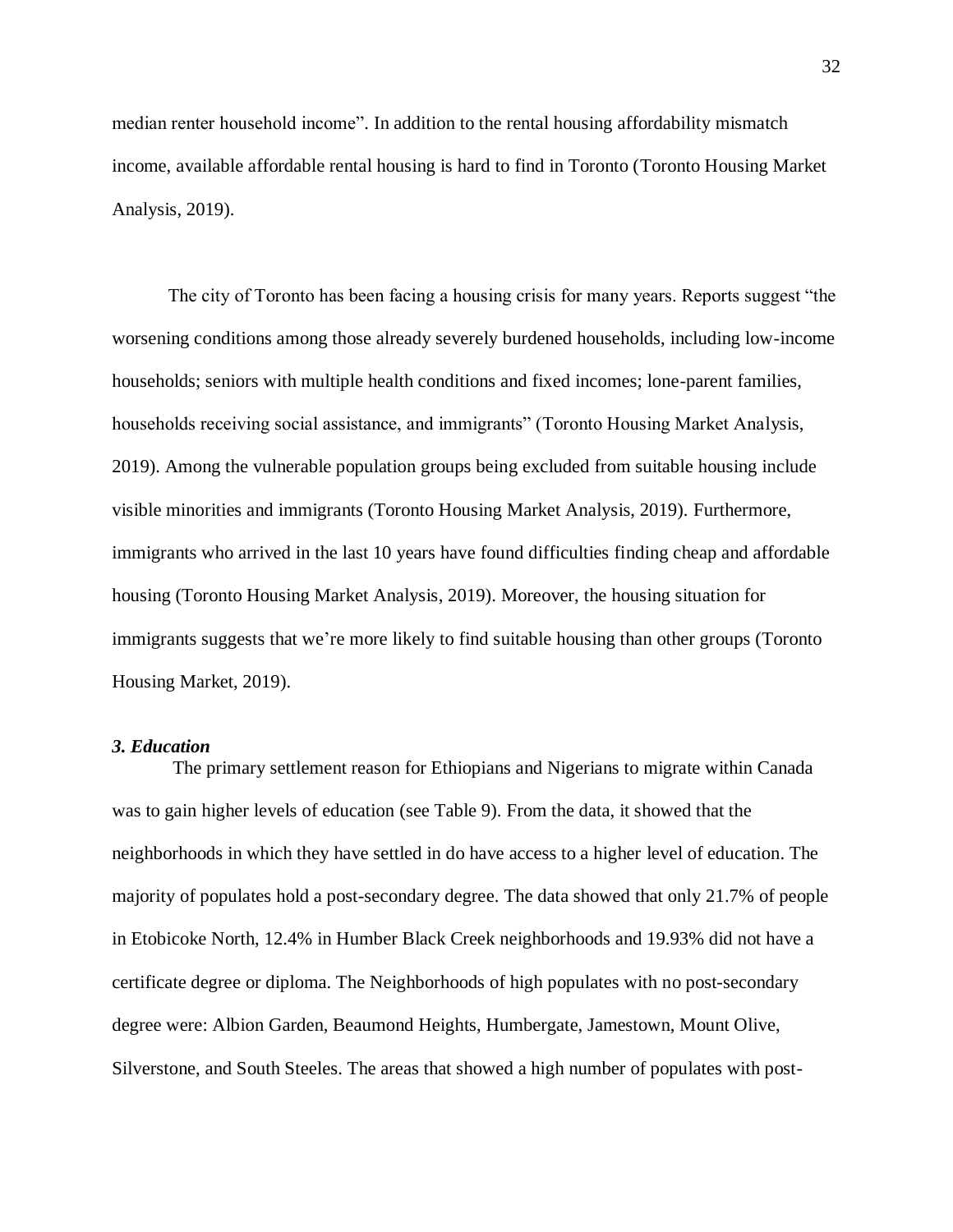secondary degrees were in the east-end of the city (typically where Ethiopians settled) in the

neighborhoods of Kennedy Park, East Birchmount Park, Lon view, and Cabbagetown.

| <b>Primary Settlement Areas</b> | No Certificate Degree or Diploma (aged 25-64) |
|---------------------------------|-----------------------------------------------|
| <b>Ethiopians</b>               |                                               |
| Dorest Park, Scarborough Town   | 8.2%                                          |
| Centre; & Wexford Heights       |                                               |
| <b>East Birchmount Park</b>     | 9.4%                                          |
| <b>Kennedy Park</b>             |                                               |
| Cabbagetown                     | 8.1%                                          |
| Nigerians                       |                                               |
| <b>Beaumond Heights</b>         | 21.7%                                         |
| Humbergate                      |                                               |
| Jamestown                       |                                               |
| <b>Mount Olive</b>              |                                               |
| Silverstone                     |                                               |
| Thistletown                     |                                               |
| Downsview Northwest             | 12.4%                                         |
| Northwood Park                  |                                               |
| Emery                           |                                               |
| Humberlea                       |                                               |
|                                 |                                               |
| Del Ray                         | 14.9%                                         |
| Keelesdale                      |                                               |
| Silverstone                     |                                               |
| <b>Mount Dennis</b>             |                                               |

*Table 9: No Certificate Degree or Diploma in the City of Toronto (Ethiopian & Nigerian)*

## <span id="page-33-0"></span>**DISCUSSION**

In our analysis, two key observations were made. The first observation was Nigerians and Ethiopians typically had similar experiences in both cities. Both groups settled in areas that had high unemployment rates; highly educated populates with lower-paying jobs; and lower incomes in comparison to the rest of the city. The second observation made was that the City of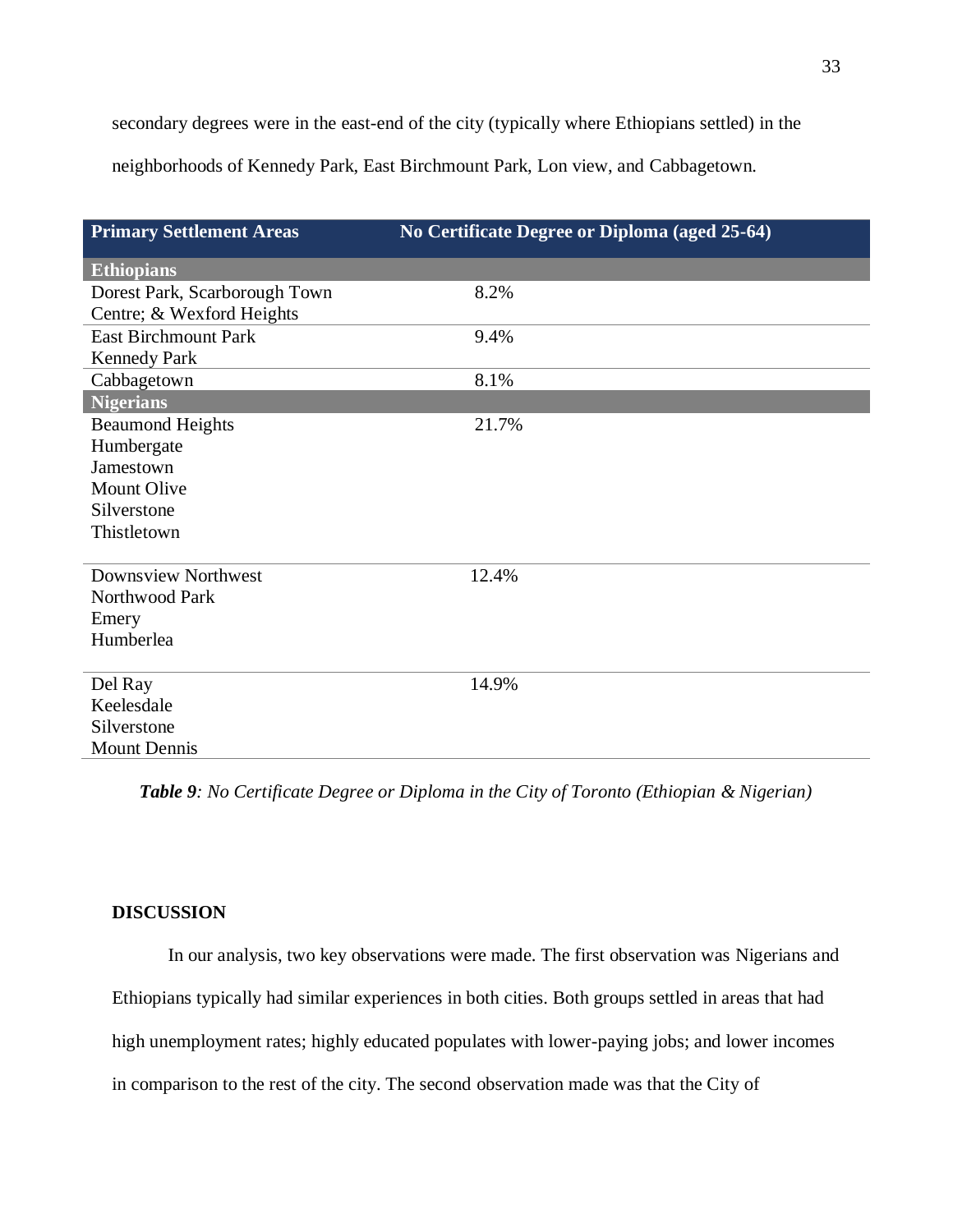Edmonton showed a better quality of life for both groups. The data showed that Edmonton had a slightly higher labour force participation rate; more affordable and adequate housing; and residents had higher incomes and lower unemployment rates. Despite this, both groups faced significant disadvantages. The most prominent research finding was that both ethnic groups settled in areas with a relatively low quality of life in comparison to the host city.

The median household after-tax income in the selected regions was also lower than the city and the national average. Fewer residents occupied jobs in: art, culture, recreation, sports, business finance and administration occupations; even fewer occupations in education, law and social community and government services. As a result, many of the immigrants settled in neighborhoods that had residents who were highly educated but with lower paying jobs. In addition to this, the level of income inequality was prevalent in the major settlement areas in both cities but, more evident in the City of Toronto. Although populates in the primary areas of settlement possessed a certificate, degree, or diploma, they ended up in the sale & services like sales, trades, transport, equipment operators, and other related occupations. As mentioned, both groups have settled in Toronto and Edmonton to obtain: higher levels of income and better employment opportunities. The data showed otherwise.

Evidence suggests that large urban centers have experienced an increase in the growing socio-spatial income inequality (Townshend et al., 2018). Research shows that particular groups in specific neighborhoods have faced income inequality more than others. In 2018, a University of Toronto Professor named David Hulchanski illustrated the growing income inequality in the City of Toronto. Using 2016 census data, he noticed that visible minorities concentrated in lowincome neighborhoods made 'significantly less than their white counterparts in more affluent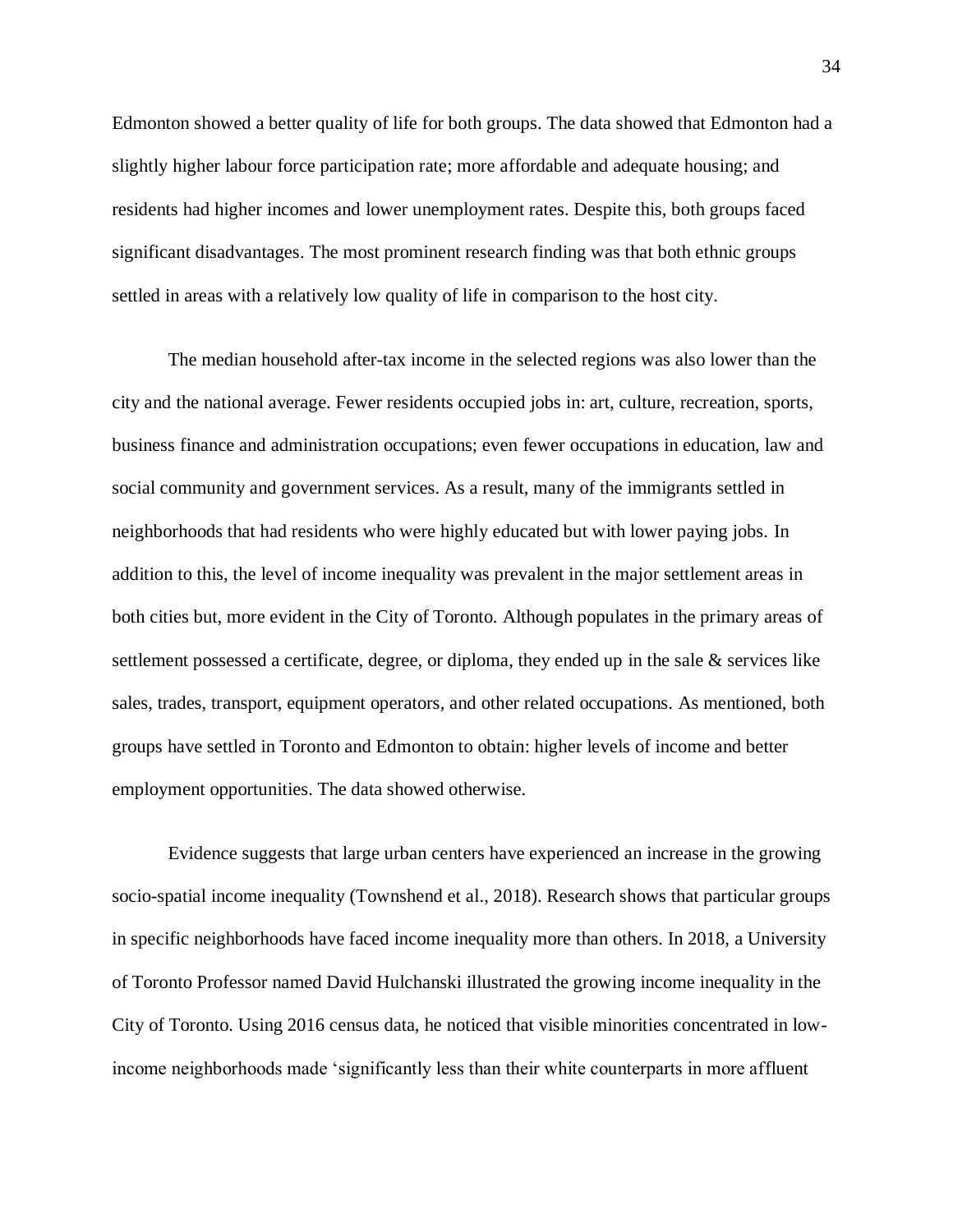areas of the city' (Contenta, 2018). Today, the geographical distribution of ethnic minority has led further to the economic and social segregation of a few – many of them recent immigrants (Feng Ho, 2006).

The level of income inequality has much to do with race and space. Both the Nigerians and Ethiopians have concentrated in specific regions of the city. For the most part, immigrants typically settle in areas where they can receive social support. They also reside in regions that their ethnic group usually inhabit. Result show that the majority of Nigerians and Ethiopian settled in places classified as Neighborhood Improvement Areas (NIA). The premise of the NIA initiative is to "reduce crime and increase opportunities for young people and improve services for people in underserved areas" (City of Toronto, 2018). Under the Toronto Strong Neighborhood Strategy 2020, the City of Toronto highlighted 31 neighborhoods to create better economic and social opportunities for (City of Toronto, 2018).

In 2016, 23.29% of Nigerians had moved into the identified NIA of Weston, Thistletown-Beaumont Heights, Black Creek, and Mount Olive-Silverstone-Jamestown. Similarly, Ethiopians have settled and migrated in the same neighborhoods. According to the Census data (2016), a total of 8% of Ethiopians settled in Dorest Park. Between 2005-2013, the City of Toronto has identified Dorest park as a high priority area (City of Toronto, 2018. Dorest Park is an area with a high crime rate and lower levels of income (City of Toronto, 2018). Puzzling still, parallel data showed that the City of Edmonton had better quality of life, however, it also showed both Strathcona and Central McDougal were classified in 2019 as Neighborhood Renewal Areas. Both, Strathcona and Central McDougal were areas that Ethiopians and Nigerians concentrated the most. The Quality of Life in the primary areas of settlement had a significant amount of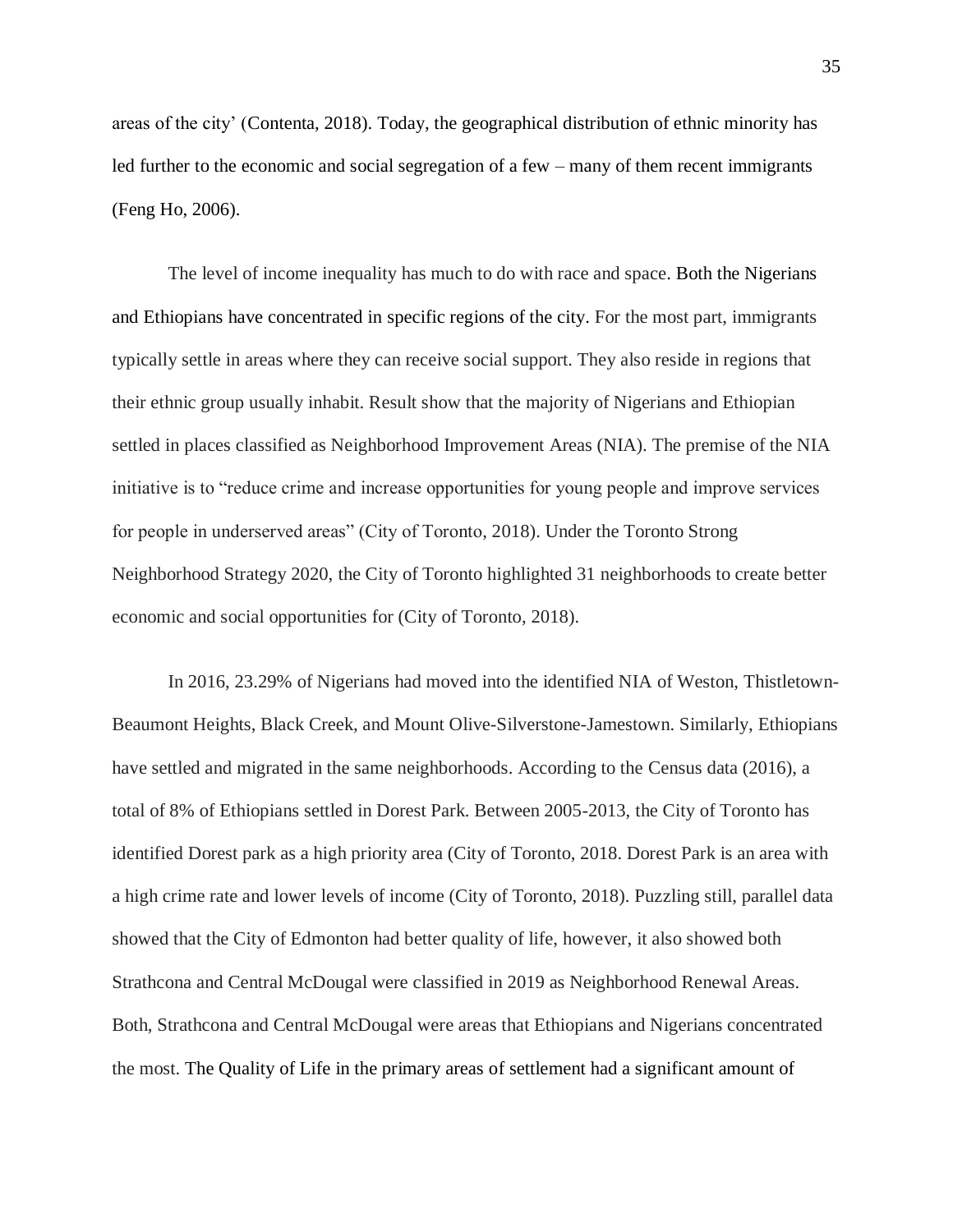populates with lower QOL. Empirical evidence shows that the many of the areas of settlement had higher crime rates. Specifically, the neighborhoods Mount Olive, Silverstone, Jamestown, and Dorest Park.

#### <span id="page-36-0"></span>**RESEARCH LIMITATIONS AND PROPOSED FURTHER RESEARCH**

As mentioned, QOL of life consists of a wide range of life domains. The study of QOL requires the measurement of both objective and subjective measures of QOL (SQOL). Despite this, SQOL variables tend to be more challenging to reproduce and measure. A significant limitation considered the preliminary phase of this research was the ability to find data and collect on subjective levels of QOL indicators for both groups. Further research could focus on obtaining SQOL measures to develop a more accurate depiction of the quality of life of both groups. Furthermore, surveys and interviews could be used to determine these SQOL indicators. Also, local governments could use the SQOL indicators to implement programs and services that are relevant to the needs of immigrants.

Although this research paper makes a distinction between immigrants v. refugee, some of the data collected incorporate both types of immigrants. The available data pertaining to only immigrant groups poised a challenge for the purpose of this study. For example, the Ethiopian Association of Toronto surveyed both groups immigrants and refugees. There were no distinctions made between the two types of immigrants. Refugees have different experiences. A refugee is a person who was granted permanent resident status based on 'well-founded fear of returning to their home country' (Statistics Canada, 2019). They are groups of people who have been seriously and personally affected by civil war and armed conflict (Statistics Canada, 2019).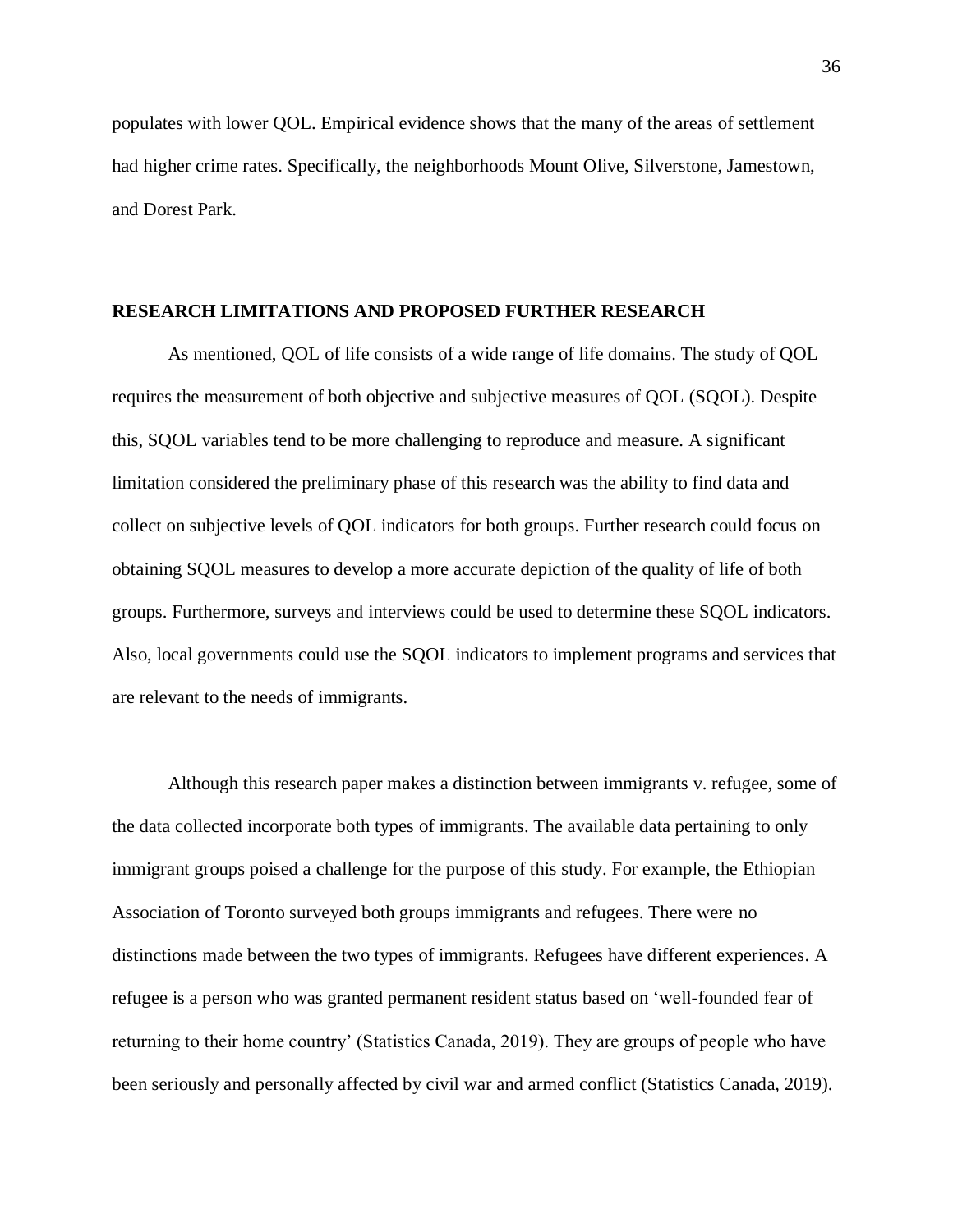As a result, these immigrants would require a different level of services and programs. More importantly, the indicators of QOL would also be different – more so very different for economic immigrants or immigrants sponsored by family and vice versa.

Further research could also examine the spatial distribution and QOL of other ethnic minority groups. In Part I of this research paper, we found that these groups also clustered in different areas for example, Pakistani and Lebanese immigrants settled in different regions in both the City of Toronto and Edmonton. Further research could examine the QOL in comparison to Nigerians and Ethiopians. As a result, this additional research in this area could allow local governments to establish more targeted services and community-based immigration initiatives and services for disadvantaged groups in particular neighborhoods. In sum, this research paper poses three following questions: (1) Are we delivering immigration policies in the right way? (2) Should local governments be more responsible for immigration and enhancing the QOL of immigrant's groups (3) Are placed-based immigration policies successful?

#### <span id="page-37-0"></span>**CONCLUSION**

The following study showed that immigrants have settled in regions with a low quality of life, primarily in the Neighborhood Improvement Areas of the city. As mentioned, quality of life is contingent on the preferences of individuals. Research showed that Nigerian and Ethiopian immigrants have settled in Canadian cities to improve their quality of life in areas such as employment, housing, education, and safety. In comparison to their home country, it seems that the majority of Ethiopians and Nigerian immigrants have achieved their basic essential needs.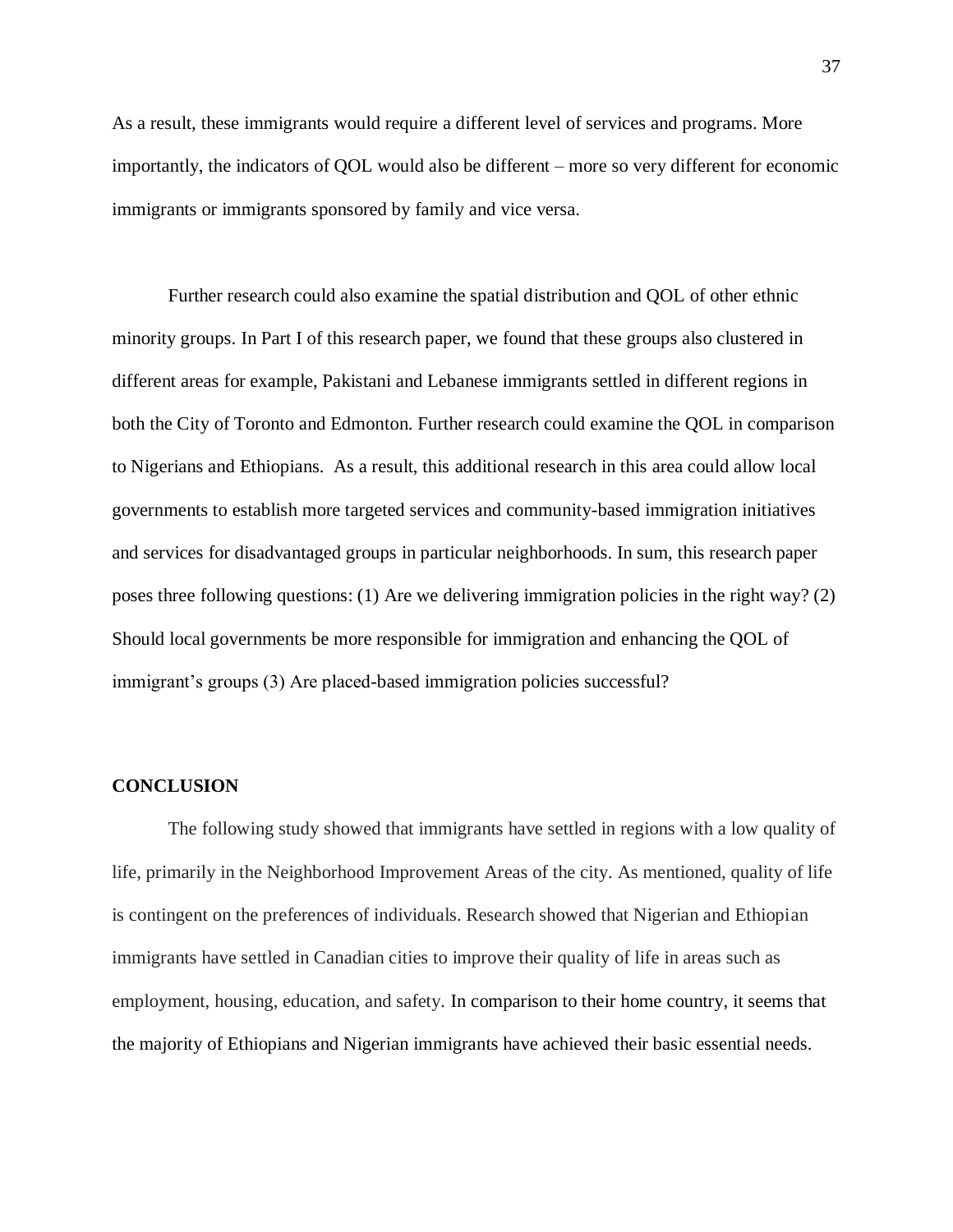Despite this, the primary areas of settlement showed that Nigerians and Ethiopians faced significant disadvantages in the primary settlement areas.

In sum, this body of research provides a new direction for the nature in which immigration policies should be delivered. It has become increasingly important to research and examine the spatial distribution of immigrants to prevent inequality and to promote the integration of immigrants. Exploring the spatial distribution of recent immigrants is paramount to understanding how well those groups will assimilate. Regional disparities have led to an unequal sharing of resources, which ultimately affects the community's quality of life. Future research should explore the subjective social indicators regarding the spatial distribution of immigrants. The subjective social indicators are another essential dimension of the QOL, as it can provide information on the individual's emotional state or value orientation. The SQOL gives insight into areas the objective indicators cannot capture. With both of these indicators surveyed, local governments can get a more accurate interpretation of the QOL for immigrants. Thus, government officials can use these data to assess the current nature and direction of immigration policies as our cities grow and new immigrants settle.

#### <span id="page-38-0"></span>**REFERENCES**

- Agrawal, S. (2017). Immigration and Settlement in Edmonton. Retrieved from [http://elip.ca/wp-c](http://elip.ca/wp-)ontent/uploads/2017/12/e-lip-final-report.pdf
- Aronoff, J. (1962). Freud's Conception of the Origin of Curiosity. The Journal of Psychology, 54, 39-45
- Adewale, O. (2017). Running head: Nigerian Immigrants Psychological Stress in GTA. Buffalo: Taylor and Francis. 40-48

38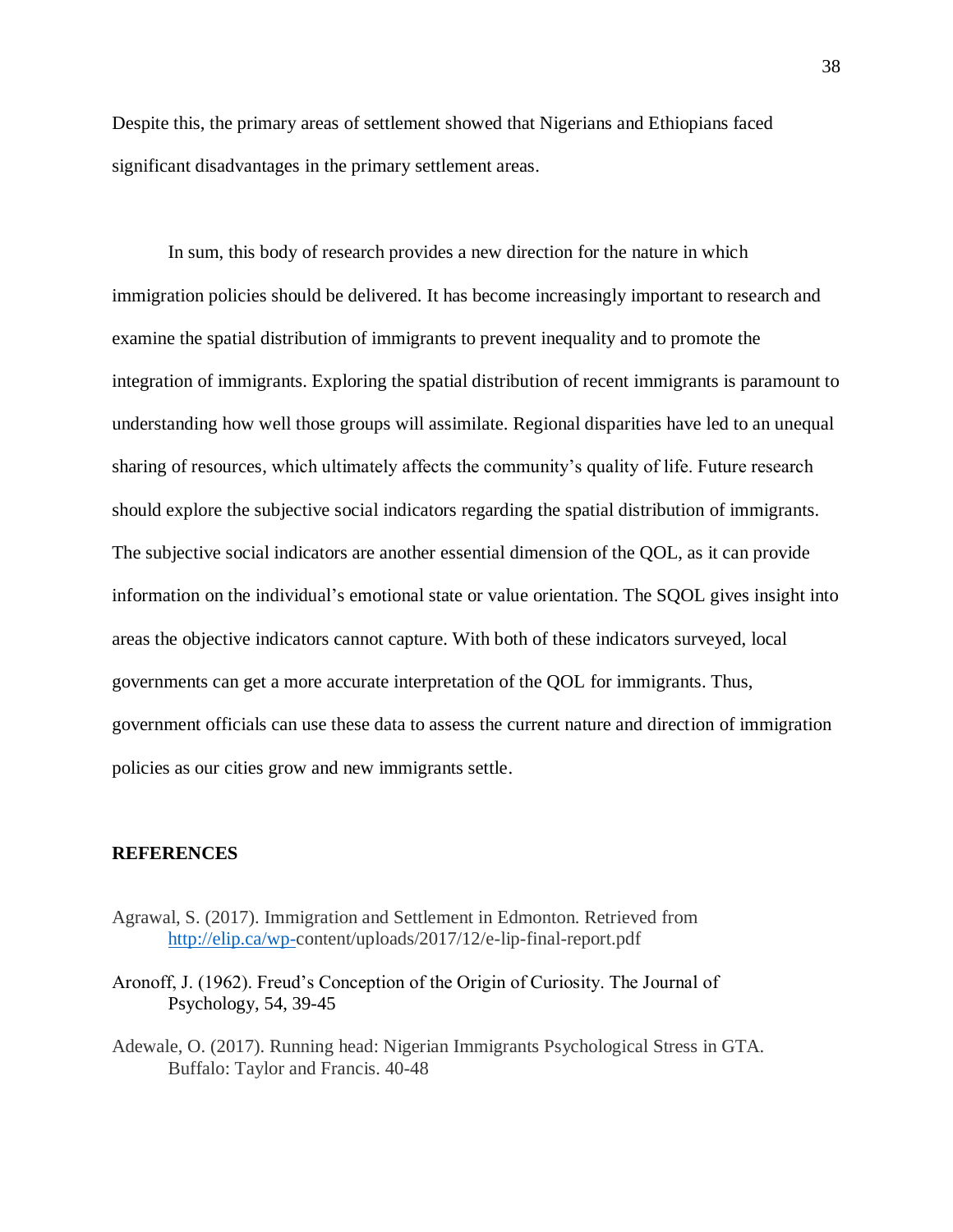- Baldwin, S., Godfrey, C., & Propper, C. (2002). *Quality of Life Perspectives and Policies*. London: Taylor and Francis.
- Beyne, W. (2000). Settlement Service Needs for Ethiopian Newcomers in Toronto. (n.d). Retrieved from: http://atwork.settlement.org/downloads/Settlement\_Needs\_Ethiopian\_Newcomers\_Toron to.pdf
- Carcaba, A., Gonzalez, E., Ventura, J., Arrondo, R. (2017). How Does Good Governance Relate to Quality of Life? Sustainability, 9(4), 631. [https://doi.org/10.3390/su9040631.](https://doi.org/10.3390/su9040631)
- City of Edmonton. (2019). Vision and Plans. Retrieved from https://www.edmonton.ca/city\_government/city-vision-and-strategic-plan.aspx
- City of Edmonton. (2019). Housing Statistics. Retrieved from https://www.edmonton.ca/business\_economy/economic\_data/housing-statistics.aspx
- City of Edmonton. (2019). Affordable Housing Strategy. Retrieved from https://www.edmonton.ca/programs\_services/housing/affordable-housing-strategy.aspx
- City of London. (2006). Social Policy Framework. Prepared by: City of London Department of Community Services, Social Research. Retrieved From: [https://www.london.ca/About-London/community-statistics/social](https://www.london.ca/About-London/community-statistics/social-issues/Documents/social_policy_framework.pdf)[issues/Documents/social\\_policy\\_framework.pdf](https://www.london.ca/About-London/community-statistics/social-issues/Documents/social_policy_framework.pdf)
- City of Toronto. (2017). 2016 Census: Housing, Immigration and Ethnocultural Diversity, Aboriginal peoples. Retrieved from [https://www.toronto.ca/wp](https://www.toronto.ca/wp-)content/uploads/2017/12/8ca4-5.-2016-Census-Backgrounder-Immigration-Ethnicity-Housing-Aboriginal.pdf
- City of Toronto. (2017). *Toronto Newcomer Strategy (City Wide).* Retrieved From https://www.toronto.ca/wp-content/uploads/2017/11/9919-Toronto-Newcomer-Strategy.pdf
- City of Toronto. (2018, May 01). Neighbourhood Improvement Area Profiles. Retrieved from [https://www.toronto.ca/city-government/data-research-maps/neighbourhoods](https://www.toronto.ca/city-government/data-research-maps/neighbourhoods-)communities/nia-profiles/
- Contenta, S. (2018, September 30). Toronto is segregated by race and income. And the numbers are ugly. Retrieved from https://www.thestar.com/news/gta/2018/09/30/torontois-segregated-by-race-and-income-and-the-numbers-are-ugly.html
- Definition of "Immigrant" Statistics Canada. (2010, November 03). Retrieved from https://www150.statcan.gc.ca/n1/pub/81-004-x/2010004/def/immigrant-eng.htm

Life Satisfaction among Recent Immigrants in Canada ... (n.d.). Retrieved from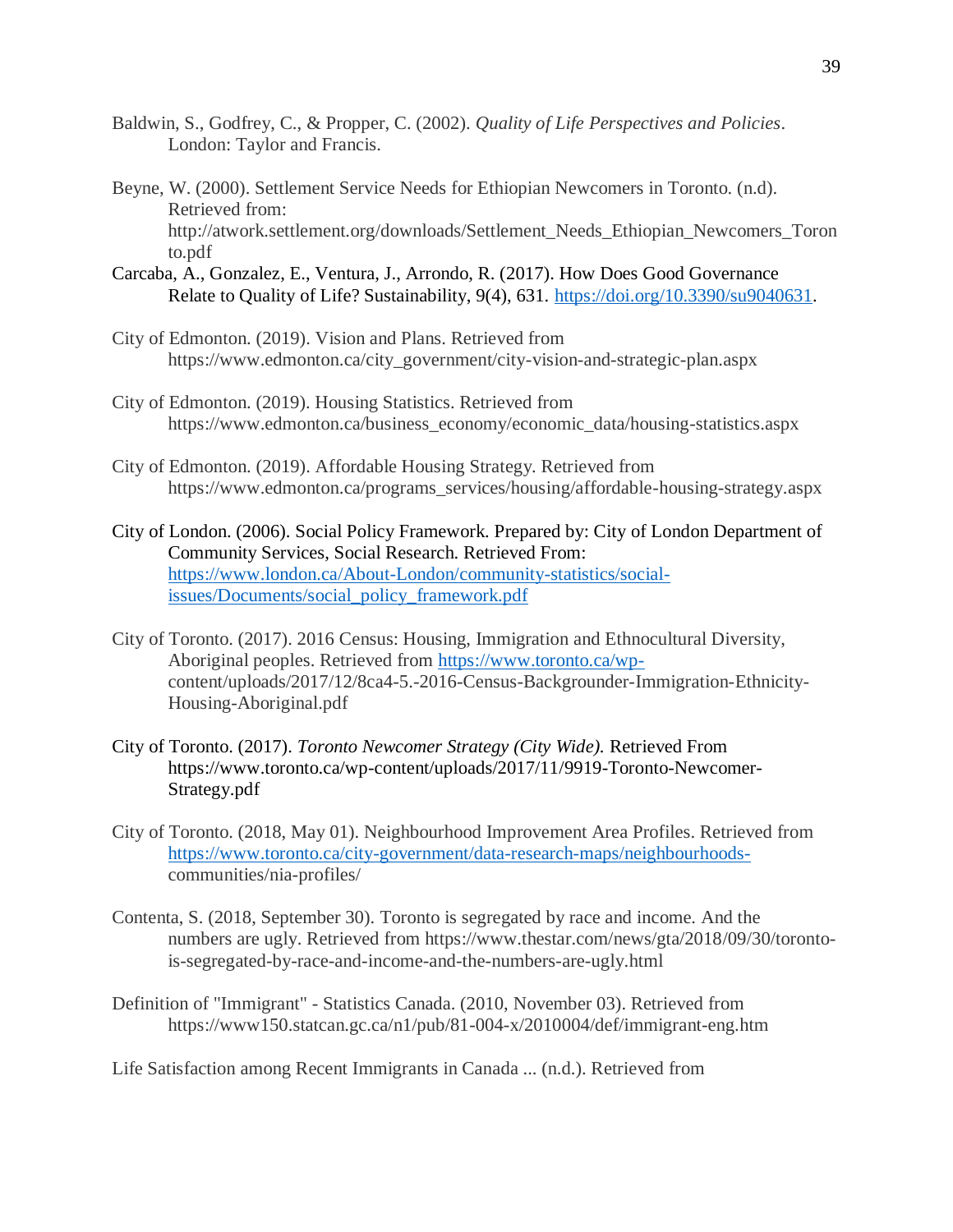http://publications.gc.ca/collections/collection\_2014/statcan/11f0019m/11f0019m201436 3-eng.pdf

Listing of Forward Sortation Area Codes (FSA) List Des….(n.d.) Retrieved: https://www.canadapost.ca/assets/pdf/KB/nps/nps\_nonlettermail\_fsalist\_jan2018.pdf

## Maslow, A. (1962). Towards a Psychology of Being. Van No Nostrand, New York. p.101-118

- Michalos, A. C. (2014). *Encyclopedia of Quality of Life and Well-Being Research*. Dordrecht: Springer Netherlands.
- Ministry of Finance. (2018). Retrieved from https://www.fin.gov.on.ca/en/economy/demographics/census/cenhi16-7.html
- Noll, H. (2004). Social Indicators and Quality of Life Research: Background, Achievements and Current Trends. *Advances in Sociological Knowledge,*151-181. doi:10.1007/978-3-663- 09215-5\_7
- Nussbaum, M. C., & Sen, A. (2010). *The quality of life: A study prepared for the World Institute for Development Economics Research (WIDER) of the United Nations University*. Oxford: Clarendon.

OCED. (2014). Canada Shows Highest Level of Tertiary Education Attainment, Says OECD. Retrieved from http://www.oecd.org/canada/eag2014ca.htm

- Phillips, D. (2006). *Quality of life: Concept, policy and practice*. London: Routledge, Taylor & Francis Group.
- Rahtz, D. R., Sirgy, M. J., & Lee, D. (2004). Further Validation and Extension of the Quality-of Life/Community-Healthcare Model and Measures. *Social Indicators Research,69*(2), 167-198.
- Rotberg, R. I. (2004). Strengthening governance: Ranking countries would help. *The Washington Quarterly,28*(1), 71-81.
- Trojman, S., Leviten-Reid, E. (2003). The Social Role of Local Government. *The Caledon Institute of Social Policy.*
- University of Essex. (2019). Case Study- Guidelines. Retrieved From: [https://www.studocu.com/no/document/university-of-essex/capstone](https://www.studocu.com/no/document/university-of-essex/capstone-project/foredragsnotater/case-study-guidlines/1550019/view)[project/foredragsnotater/case-study-guidlines/1550019/view](https://www.studocu.com/no/document/university-of-essex/capstone-project/foredragsnotater/case-study-guidlines/1550019/view)
- Statistics Canada. (2011). 2011 National Census Population by Age and Gender. Retrieved from [https://www.edmonton.ca/business\\_economy/documents/PDF/2011\\_Stats\\_Can\\_Populati](https://www.edmonton.ca/business_economy/documents/PDF/2011_Stats_Can_Populati) on\_Census.pdf